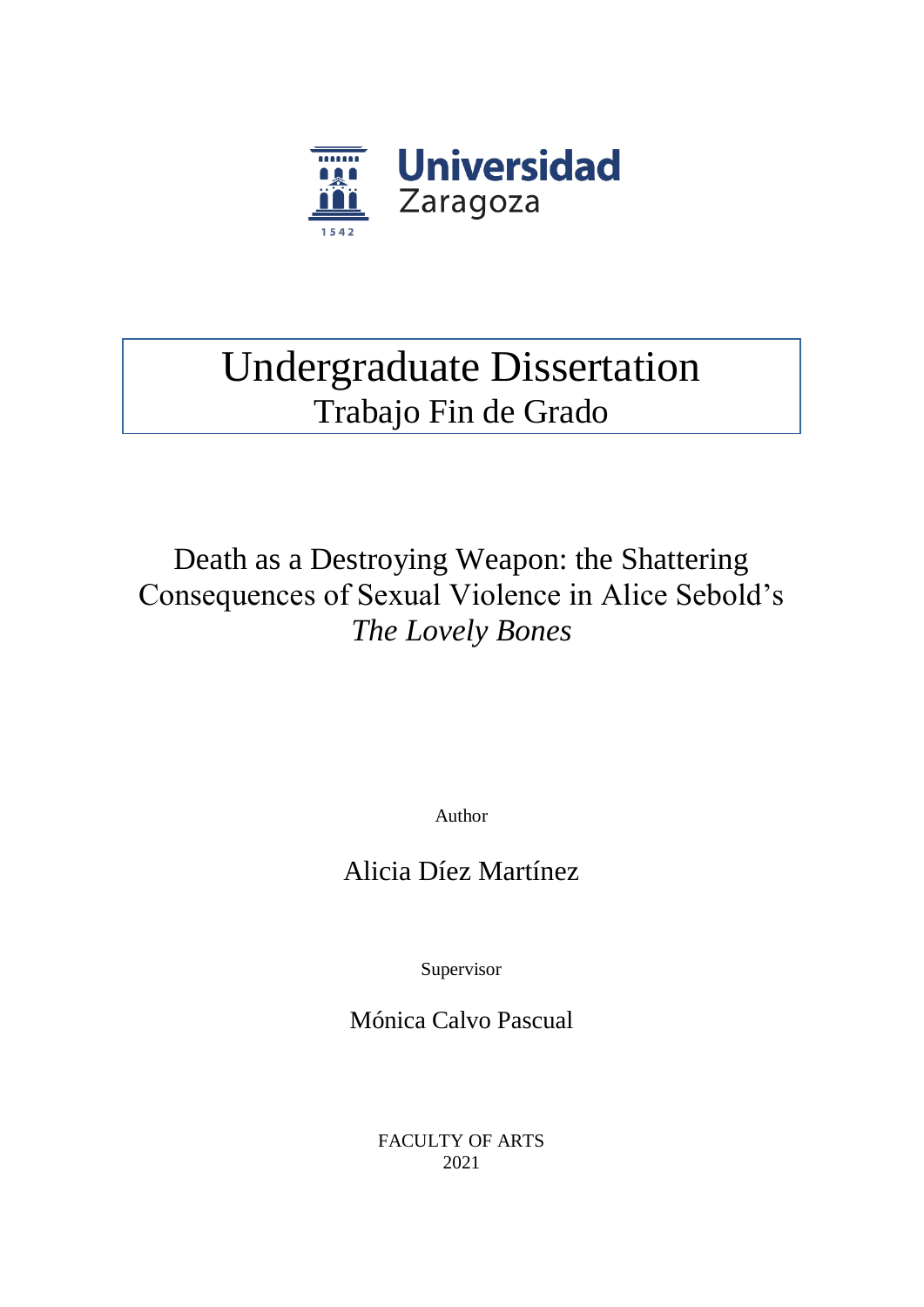# **TABLE OF CONTENTS**

| 1. A LOOK ON AMERICA'S MOST COMMON UNREPORTED     |  |
|---------------------------------------------------|--|
|                                                   |  |
|                                                   |  |
|                                                   |  |
| 2. ALICE SEBOLD AND HER FICTION NOVEL THE LOVELY  |  |
|                                                   |  |
| 3. THE SHATTERING IMPACT OF RAPE: FAMILY MEMBERS' |  |
| MECHANISMS FOR GRIEVING AND COPING WITH LOSS 15   |  |
|                                                   |  |
|                                                   |  |
|                                                   |  |
|                                                   |  |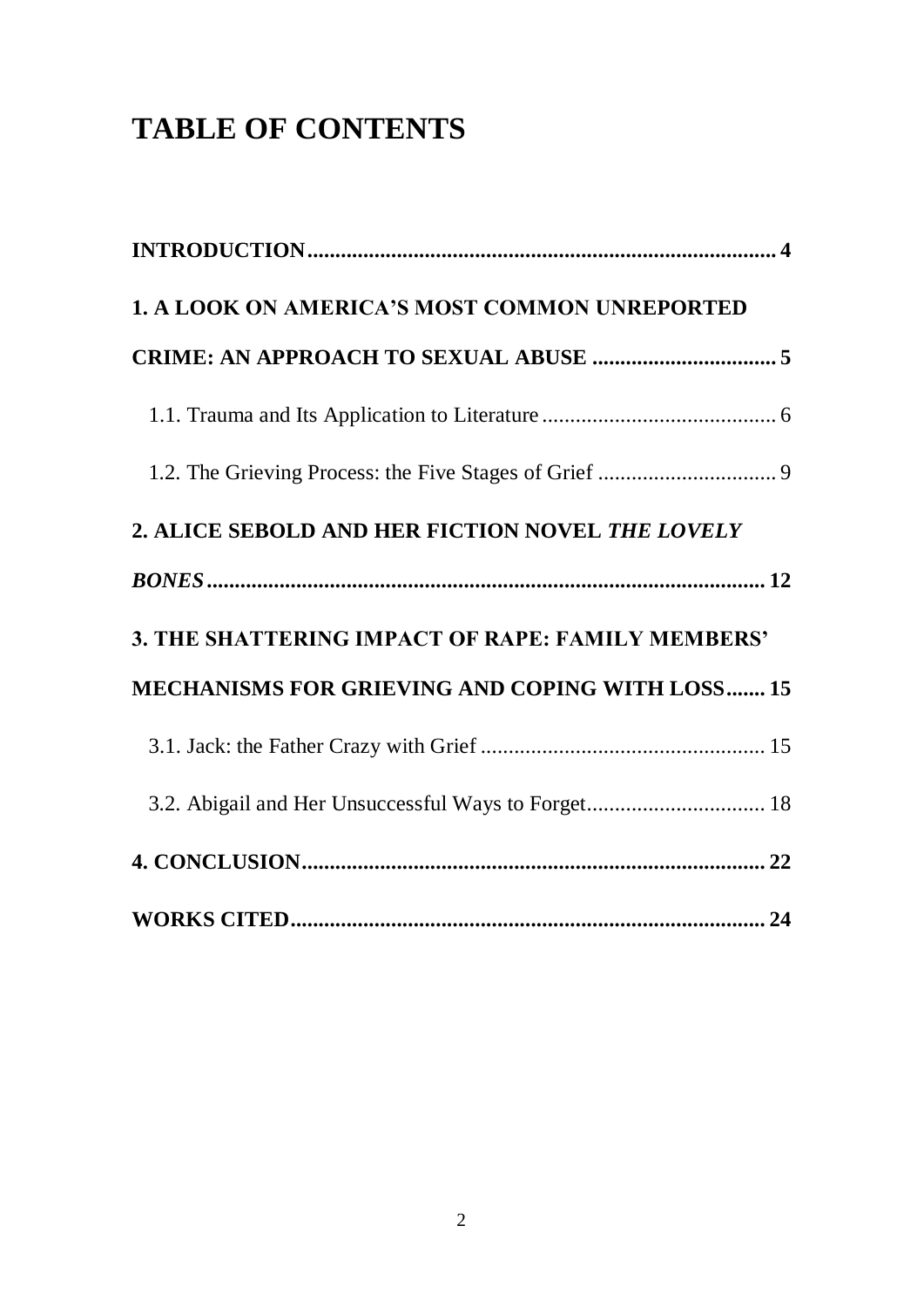#### **Abstract**

Not so long ago, the act of rape was a matter that did not raise concern among people as it was not discussed or commented; it was just there, an issue lying in the dark. In America, sexual abuse started to be condemned by law, and many victims saw this as an opportunity to raise their voices and put an end to this. It has been a difficult road, one that is still going on, but women's requests are getting heard at last. Yet, some sexually assaulted victims prefer to write about their traumatic experience and the aftermath effects it had on them, such as Post-Traumatic Stress Disorder (PTSD); others prefer to focus on emotions that present themselves when a person is raped and later murdered. In this case, the losing party will go through a phase known as grieving. Alice Sebold, who suffered from sexual violence when she was a college student, is one of the individuals who decided to write about the latter. That being so, her novel *The Lovely Bones* offers a reading in which main characters such as Jack and Abigail Salmon, parents of Susie, a raped and killed 14-year-old teenager, can be analyzed following the five stages of grief presented by the psychiatrist Elizabeth Kübler-Ross while they undergo different coping mechanisms in their grieving processes.

#### **Resumen**

No hace mucho tiempo, el acto de la violación era un asunto que no levantaba preocupación entre la gente ya que no se discutía ni se comentaba; solo estaba allí, un problema a oscuras. En Estados Unidos, el abuso sexual empezó a ser condenado por la ley y muchas víctimas vieron esto como una oportunidad para levantar sus voces y poner fin a esto. Ha sido un camino difícil, uno que todavía sigue, pero, finalmente, las demandas de las mujeres están siendo escuchadas. Sin embargo, algunas víctimas abusadas sexualmente prefieren escribir sobre esta traumática experiencia y sobre los efectos de tal desenlace, como el Trastorno por estrés postraumático (TEPT, del inglés PSTD); otras prefieren enfocarse en las emociones que se presentan cuando una persona es violada y luego asesinada. En este caso, las partes que salen perdiendo atraviesan una fase que se conoce como duelo. Alice Sebold, quien sufrió de violencia sexual cuando era una estudiante universitaria, es una de las personas que decidió escribir sobre esto último. Por ello, su novela *Desde mi cielo* (*The Lovely Bones*) ofrece una lectura en la que personajes principales como Jack y Abigail Salmon, padres de Susie, una adolescente de 14 años violada y asesinada, pueden ser analizados siguiendo las cinco etapas de duelo presentadas por la psiquiatra Elizabeth Kübler-Ross mientras se aferran a diferentes mecanismos para afrontar la perdida en sus procesos de duelo.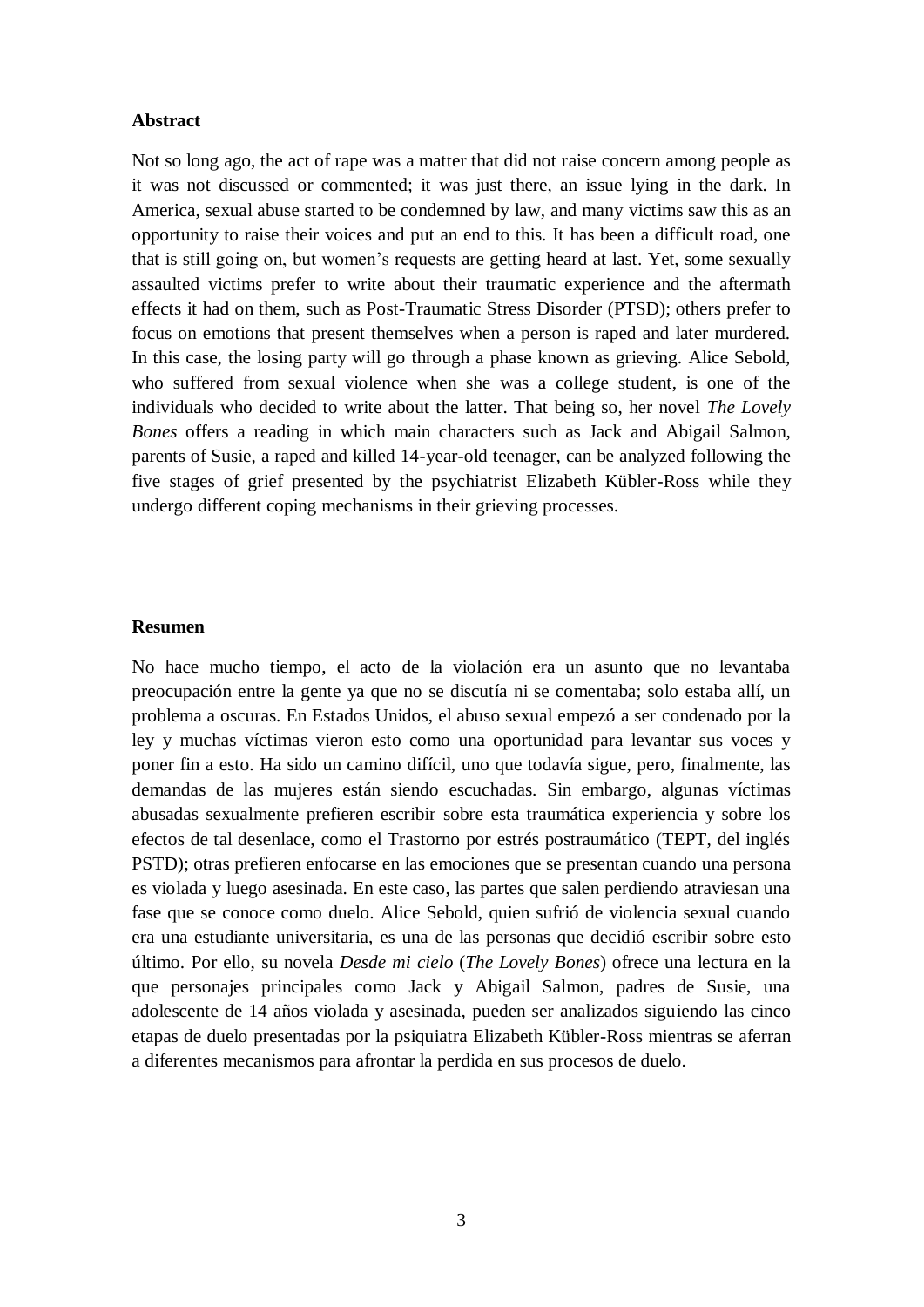#### **Introduction**

*"Murderers are not monsters, they're men. And that's the most frightening thing about them"* (Alice Sebold)

A crime such as rape, which is very frequent, is carried out when a person exerts his authority against another one without the latter giving consent. Hopefully, at this moment in time, we are moving towards a society that condemns these kind of actions, partly because women are rising their voices louder than ever. In America, rape is an offence that is underreported, meaning that either women prefer to keep quiet or they fall victims of their attacker and are silenced. Fortunately, literature is a massive weapon for sexually abused survivors who prefer to reflect their experiences on paper. Alice Sebold (1963-present) was one of these women; she was raped in college and later suffered from Post-Traumatic Stress Disorder. In her first memoir-like book *Lucky* (1999), Sebold explains with every detail the consequences that such an act had on her. Sebold considers herself 'lucky' to have survived because sometimes it is not the case. In her fiction book *The Lovely Bones* (2002), Susie Salmon is not so fortunate and, after being raped, she is murdered. In this way, Alice Sebold offers a reading in which death changes the behaviors of family and friends. Because of this, I will briefly talk about sexual abuse, paying special attention to America, since Sebold set *The Lovely Bones'* action in Pennsylvania, her hometown; then, I will discuss how trauma is applied to literature, and explain the grieving process and the five stages of grief proposed by Elizabeth Kübler-Ross (1926-2004). Finally, I will focus on the aim of this dissertation, which is to explore the shattering consequences of sexual violence and focus on the parents', Abigail and Jack Salmon, grieving processes applying the Kübler-Ross model. Firstly, I will analyze Jack, Susie's father, who, after discovering that his daughter was murdered, starts grieving and follows the Kübler-Ross model in almost perfect order.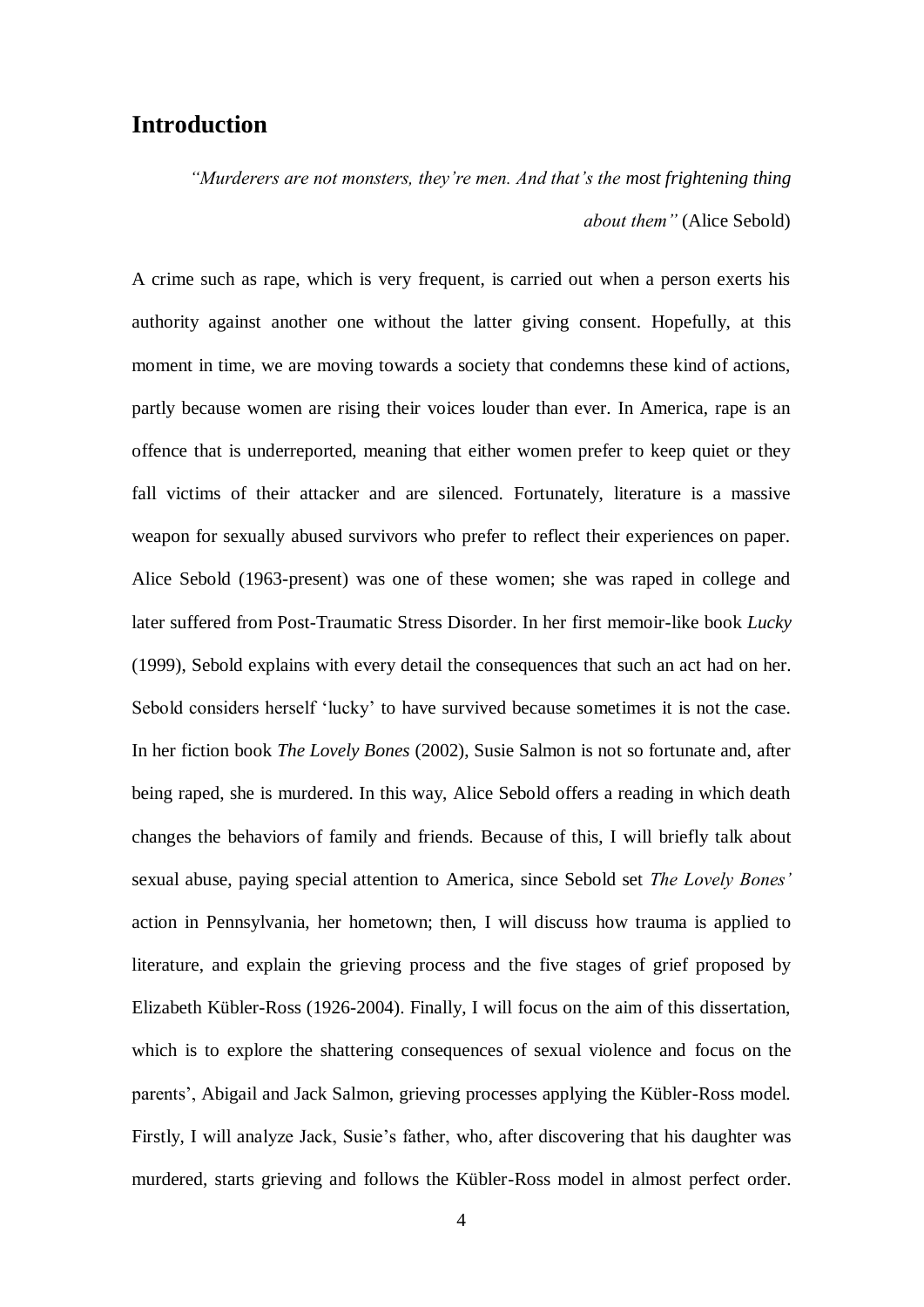Secondly, I will also give importance to Abigail, Susie's mother, who, even though she does not follow the five stages in order and also skips some stages, suffers greatly form her daughter's murder and so falls into a deep depression. Therefore, although the characters experience the same grieving processes, the stages and time spans in them are quite different. Their own coping mechanisms will affect their behaviors towards themselves, their remaining children and their own relationship as a couple.

## **1. A Look on America's Most Common Unreported Crime: an Approach to Sexual Abuse**

According to the American Psychological Association, sexual abuse refers to "unwanted sexual activity, with perpetrators using force, making threats or taking advantage of victims not able to give consent" ("Sexual Abuse"). It would be a miracle to say that sexual violence is a term no longer in use, a thing of the past. Unfortunately, this is not the case. Nowadays, thanks to movements like #MeToo or feminist marches like the one that is celebrated every March  $8<sup>th</sup>$ , women are getting to be heard at last. There is still much to do but, at least, these are some steps forward to a better future.

In America, rape is an issue that is being talked about more often. However, sexual assault continues to be one of the most underreported crimes in the country ("Forcible Rape"). Women who are raped do not usually report their incidents to the police, even though they are at a higher risk of suffering from this abuse. The Rape, Abuse & Incest National Network (RAINN) observes that "women and girls experience sexual violence at high rates" and estimates that "1 out of every 6 American women has been victim of an attempted or completed rape in her lifetime", with 54% of these abused women between the ages of 18 and 34 years old ("Victims Sexual Violence").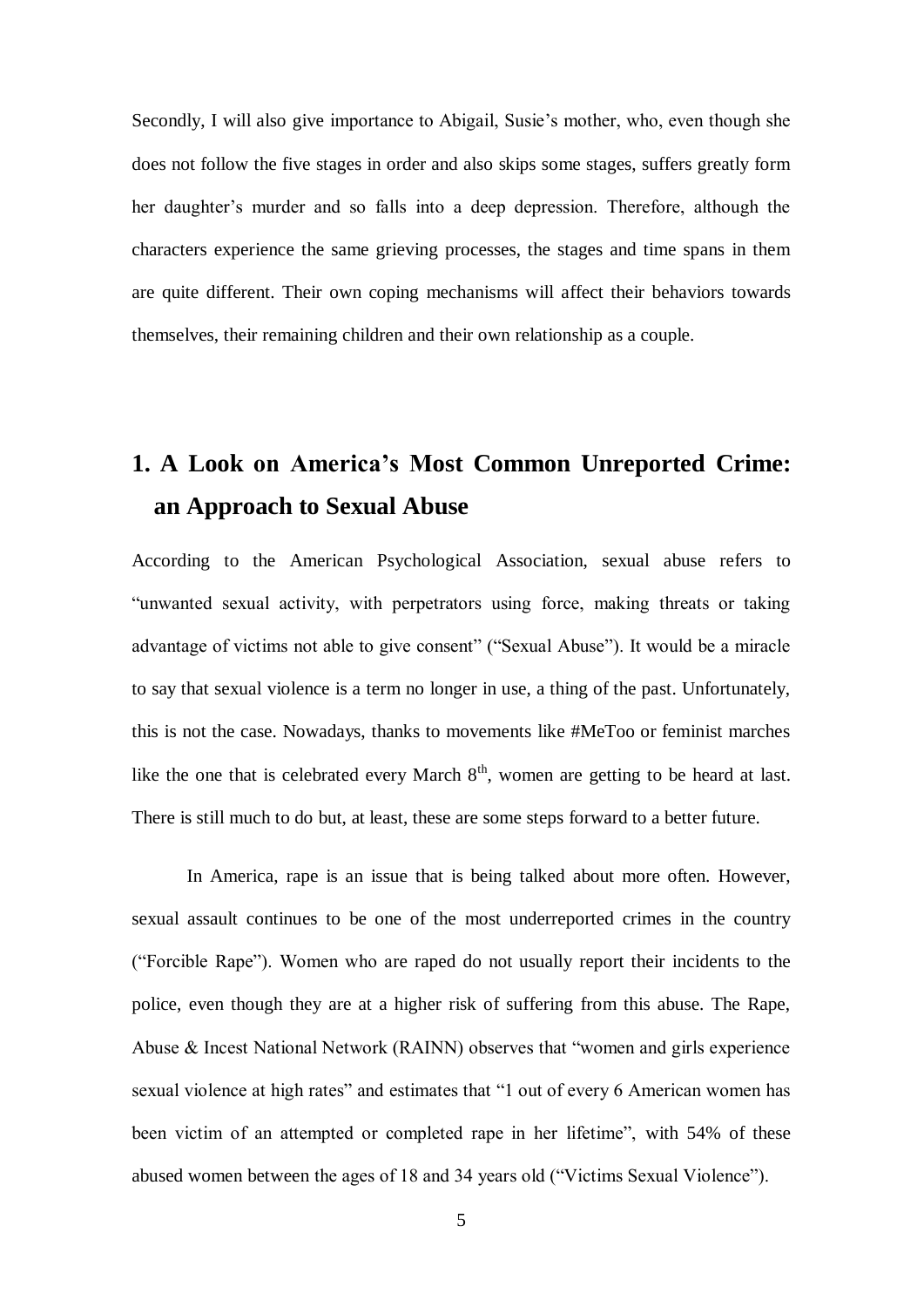Now, if we look back to fifty years ago, the issue of sexual assault was worse than it is today. Before 1970, the act of rape was hidden in the dark. Women did not have any kind of support for this matter and they could only endure. This changed when the first rape crisis centers were established throughout the country. Finally "the treatment of victims in the criminal justice system was questioned, and hundreds of laws were passed to protect rape victims in the courts" (Kilpatrick). However, this was not the end of it all. In the decade of 1980, people were shocked when they discovered that child abuse was also more common than they thought. Lots of children were lucky that the National Center for Child Abuse and Neglect was created in 1974 and that the Child Abuse Victims' Rights Act of 1986 was passed to give children the opportunity to speak out their abuse cases ("History Child Sexual Abuse").

Sadly, many women and children were not so fortunate as to have their tragic events either heard or passed to court. As happens countless times with sexual violence, victims are brutally murdered by their attackers. Yet, there is always hope. The women and grown-up children who do survive this cruel act of violence learn that they had been quiet for too long. This is why, many of them decide to write about their experiences, reflect them in paper, and make clear that people who suffer in silence are not alone.

#### 1.1. Trauma and Its Application to Literature

During the decades in which sexual assault was starting to be a major issue, there were important publications regarding the mental health of rape victims. In 1970, Sandra Sutherland and Donald J. Scherl published "Patterns of Response among Victims of Rape" in the *American Journal of Orthopsychiatry*. This was the first significant study of rape trauma, and "they were the first to delineate the 'normal' and predictable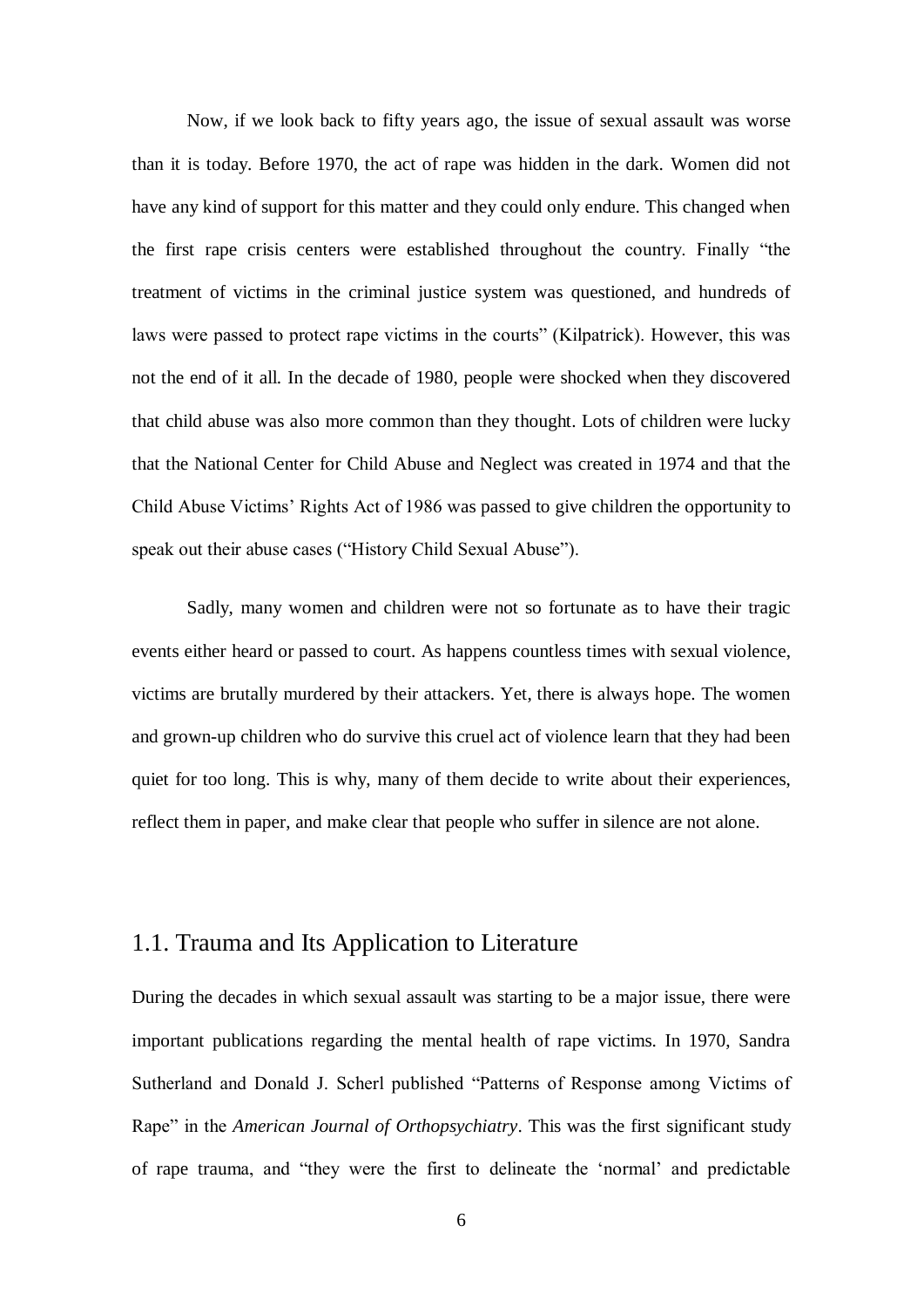psychological after-effects of rape" (Bourke). Before this year, sexual abuse and the ensuing psychological trauma were not seen as really relevant. What is more, the concept of trauma was fairly new and in constant exploration.

In the second half of the 19<sup>th</sup> century, psychologist Jean-Martin Charcot (1825-1893) was one of the first people to contemplate the idea that psychic harm could alter the normal functioning of the nervous system after an overwhelming event. Later on, famous medics, such as Sigmund Freud (1856-1939), expanded this concept. In Freud's book *Beyond the Pleasure Principle* (1920), he argues that there is a kind of barrier in everyone's head that blocks excessive stimuli from the external world. Therefore, when a traumatic event takes place, this shield breaks, and people are engulfed with feelings that cannot be put under control.

This idea of trauma was not met with much interest until the 1970s and 1980s, when the American Psychiatric Association acknowledged for the first time this psychic harm –and even used a new term for its long lasting effects: Post-Traumatic Stress Disorder (PTSD). To give a brief explanation, Post-Traumatic Stress Disorder happens when there is a failure of the recovery process, and it is diagnosed as such when symptoms like intense psychological distress occur even after a month (Chivers-Wilson).

Some sexually abused people and those suffering from this disorder, in need to express themselves and break their silence, are brave enough and decide to explore more about rape and its consequences through literature. The representation of trauma in literature seems to be quite complicated because trauma is anti-narrative, meaning that if trauma is an experience that overwhelms the individual, it resists language (Nadal and Calvo 5). Yet, there has been a considerable amount of narratives dealing with other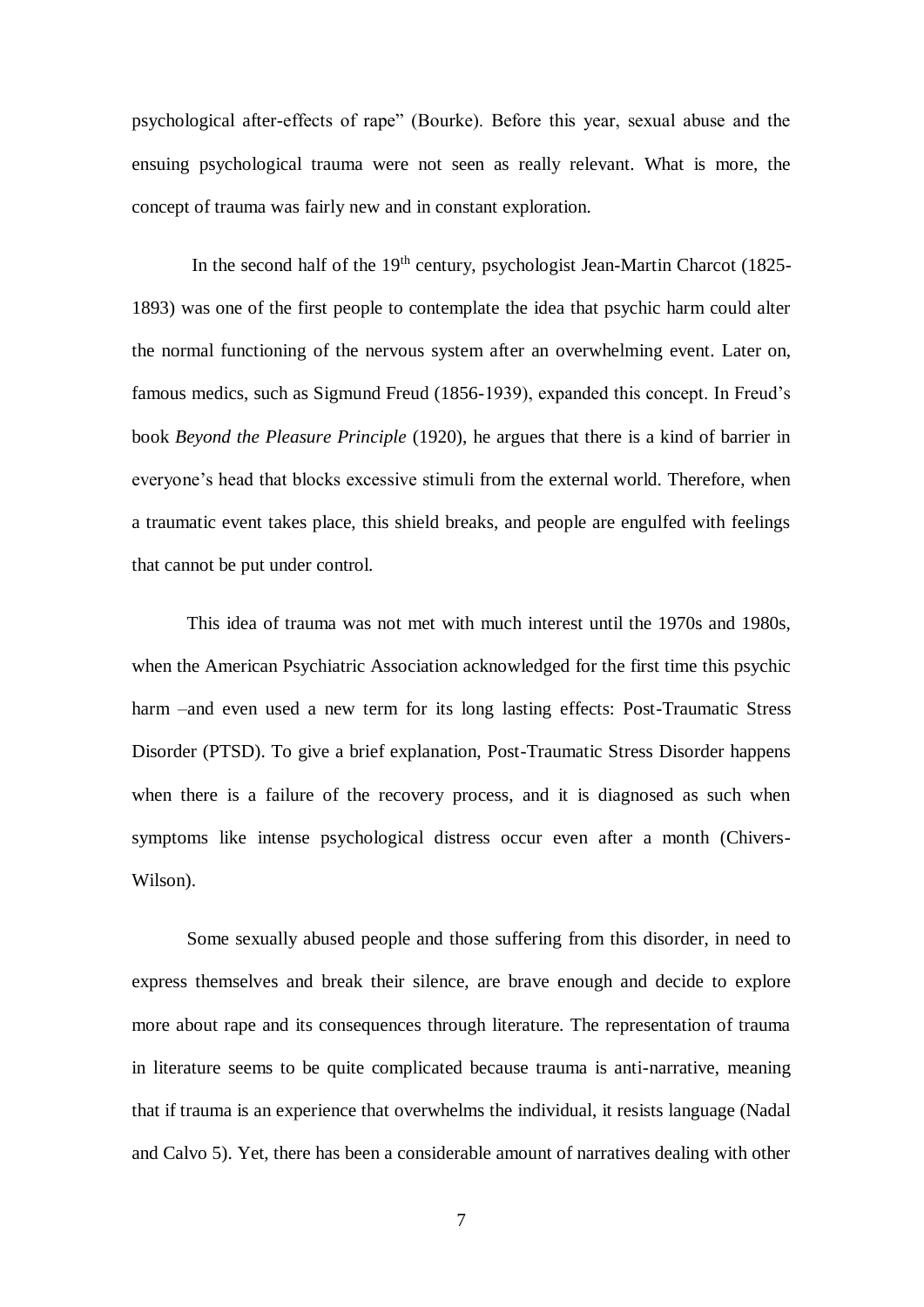aspects of trauma such as rape narratives. In earlier periods, narratives about sexual violence used to deal with the increasing frigidity of women after the assault and not so much with the significance in the development of emotional disorders (Bourke). As Bourke also explains:

Public narratives of violation in the earlier period located the harm of sexual abuse less in the woman's emotional or inner 'self' and more in her social and economic standing. Sexual attack only entered public discourse when it could be conceived of as an affront to a woman's ability to support herself or maintain her respectability within the family and community.

But these last decades, as Gunne and Brigley Thompson mention in *Feminism, Literature and Rape Narratives: Violence and Violation* (2010), there is a dilemma that "raises the question whether rape narratives should be represented, theorized or discussed at all" (3). The thing is, rape narratives can be a double-edged sword because sometimes "showing rape, some argue, eroticizes it for the male gaze and purveys the victim myth" (qtd. in Gunne and Brigley Thompson 3). Still, the real objective of this genre is to create awareness and prevent rape from ever happening. Furthermore, whilst some people believe that rape stories only pay attention to the victim and perpetrator, it is the other way around: these narratives try to move on from these 'labels' and focus on other issues that are often forgotten.

A number of authors who write this kind of literature attempt to pay attention to these matters that so many times are ignored. Some of these writers try to heal from their own experiences, whereas some others try to explore the disruptions caused by trauma. That being the case, one of these disturbances is the emotional consequences that a person goes through after the death of a loved one: nobody is prepared for the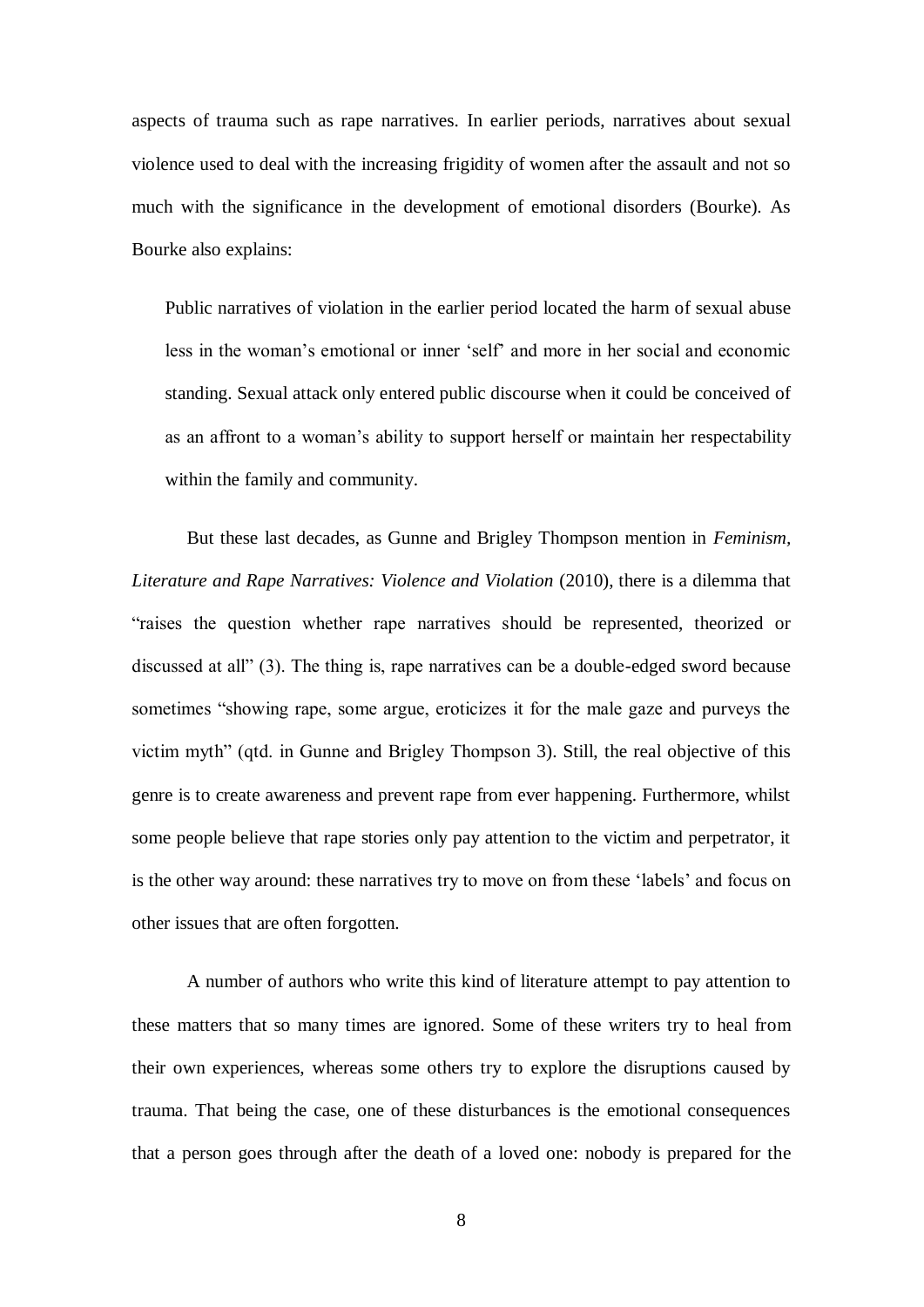dying of a person, especially if this individual was raped and then murdered. Therefore, the living will go through coping mechanisms such as mourning and grieving so their loss is alleviated.

### 1.2. The Grieving Process: the Five Stages of Grief

Contemporary western society contemplates death as taboo because it is a topic no one likes to talk about. We have left behind old-fashioned customs that were an indication of our acceptance towards death, such as rituals where the deceased person was washed by the family at home, was laid out on the bed, and people came over to hold a ceremony. Instead, the more our society advances in science, the more we fear and deny the reality of death (Kübler-Ross 8). It is because of this progress that "men have been able to develop not only new skills but also new weapons of mass destruction which increase the fear of a violent, catastrophic death" (11). This is why we choose to use euphemisms, why we make up excuses for children, etc. We are trying to save ourselves from this anxiety and turmoil that death is sure to bring.

Because we live in a society, we are shaped by its norms. Therefore, it will not be easy for a person to witness the death of a loved one, be it a relative, a friend, or a lover: "Loss is understood as a natural part of life, but we can still be overcome by shock and confusion, leading to prolonged periods of sadness or depression" ("Grief"). Usually, to overcome these feelings of sorrow and to cherish the good times spent together with a loved person, people undergo the grieving process ("Grief")<sup>1</sup>.

 $\overline{a}$ 

<sup>&</sup>lt;sup>1</sup> It is worth mentioning that this process can happen with any life circumstance that is thrown our way, as may happen with the loss of a job or poor academic results.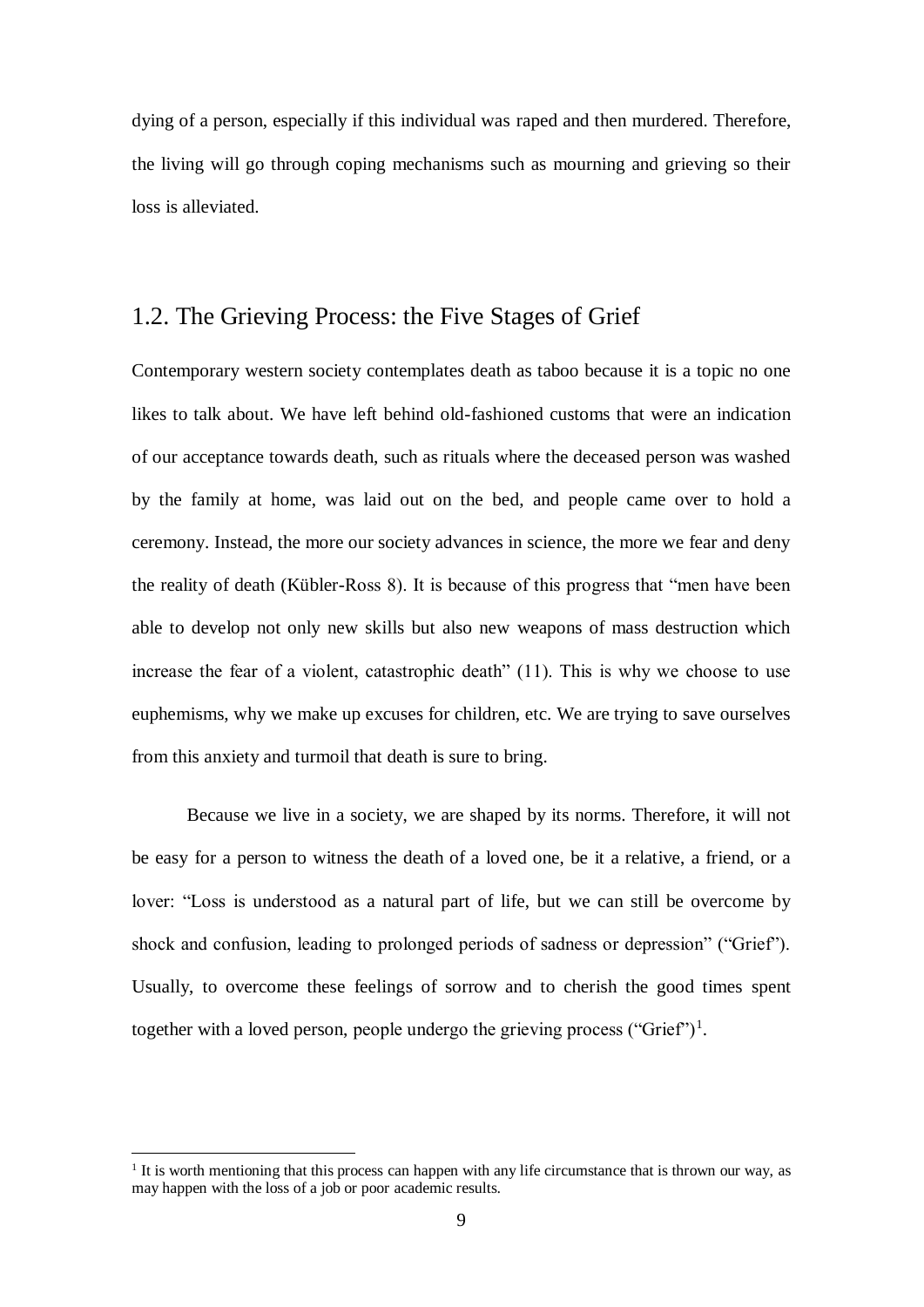The grieving process is a moment of mourning and it can last for a long period of time, from months to years, as there is no timeline or schedule. Moreover, mourning is a personal process and everyone reacts differently to it. When the death of a loved one takes place, it is possible to come across a wide range of emotions ("Bereavement"). Some people may cry, some others may be angry, they will feel empty, etc. There is no correct or incorrect way of mourning and everyone should accept these difficult times as a natural process of life. However, it is important to note that some people may get stuck in this grief and see no end to it even if several years have gone by. This is known as complicated grief and can lead to chronic problems like depression ("Coping"). Still, even if grieving is a mechanism that functions according to each individual, there is no denying that there are commonalities that occur in most of these particular processes.

In 1969, the Swiss-born psychiatrist Elisabeth Kübler-Ross (1926-2004) developed the idea that grief could be classified into five stages in her book *On Death and Dying* (1969), a book in which she explores these stages with terminally ill hospital patients ("Elisabeth"). Her theory, today known as the Kübler-Ross model, was originally conceived for ill individuals; nevertheless, it has been adapted for other experiences of loss. It should be considered that it is necessary neither to experience all five stages nor go through them in a specific order. As Kimberly Holland states: "you may be coping with loss in the bargaining stage and find yourself in anger or denial next. You may remain for months in one of the five stages but skip others entirely". The five stages that Elizabeth Kübler-Ross proposes and details in her book are the following: denial, anger, bargaining, depression, and acceptance.

This first stage of denial is an armor after hearing unexpected and shocking news. People will ask themselves questions of the type: "How can I go on?", "Why should I go on?", etc.; they will also go numb and try to find a way to survive each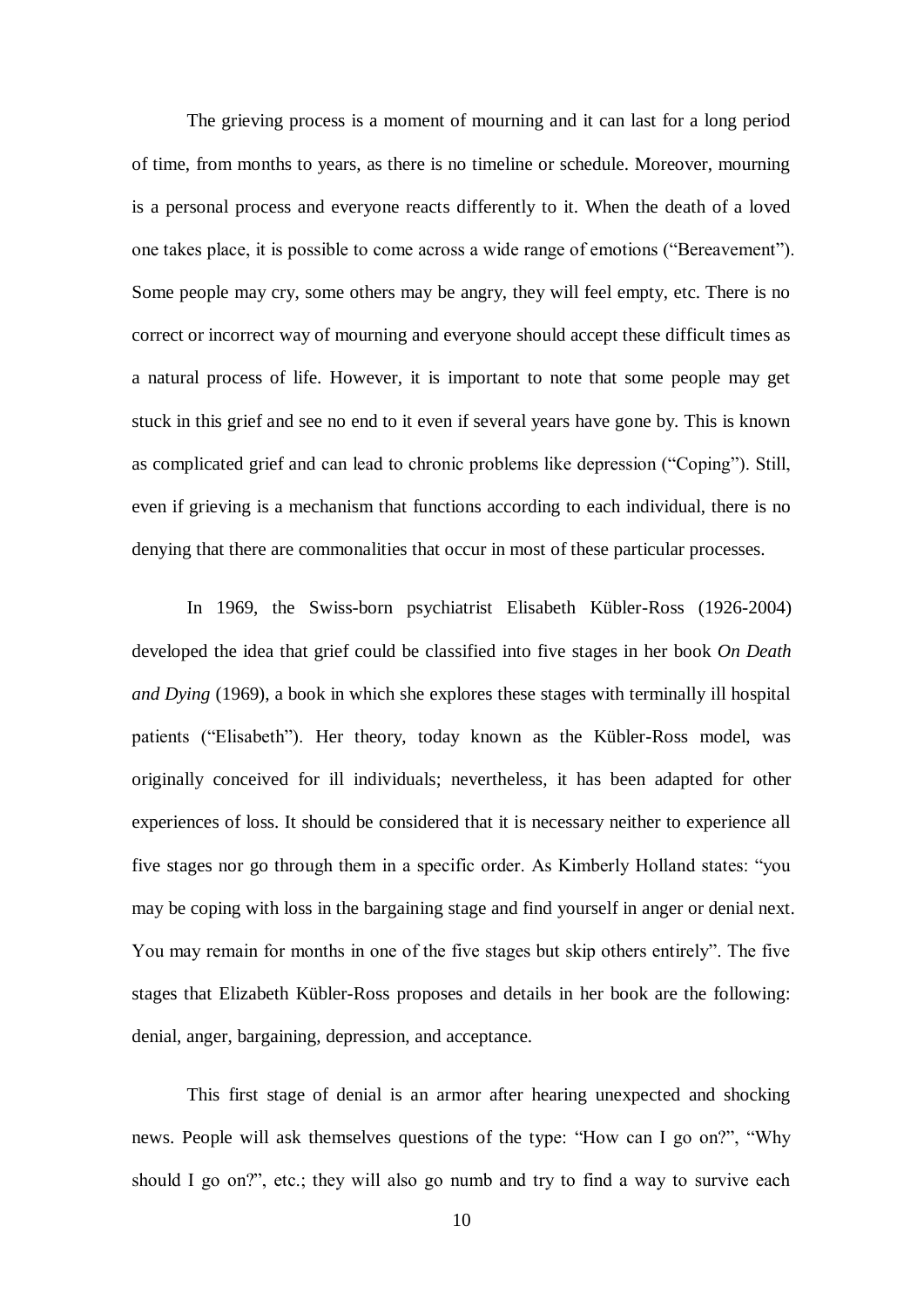passing day ("Five Stages"). Some people will try to forget that the incident did even occur, and try to move on as if nothing happened. But this is not how it works: denial allows people to collect themselves and, with time, move to less radical defenses (Kübler-Ross 36). Denial gives people time to absorb this traumatic experience and process it; however, the feelings that at first were suppressed will soon arise.

As Kübler-Ross mentions: "when the first stage of denial cannot be maintained any longer, it is replaced by feelings of anger, rage, envy, and resentment" (45). Anger is a way to mask the pain for the loss. It can be directed to anyone: doctors, a person who did not attend the funeral, family members that are trying to help, etc. This feeling can also be directed to an inanimate object. This stage can be quite a feat; nevertheless, over time, this overbearing attitude is left behind and it is possible to begin to think more rationally and feel all those emotions that were blinded by rage (Holland).

Once the stage of anger wears off and rage is no longer an option, people may consider another approach. The grieving individuals will find themselves asking questions such as "what if" and creating statements like "if only". These kinds of utterances are common in the stage of bargaining, which is the least well-known stage of the five. In this phase, people will attempt to postpone the tragic event and the emotions of sadness (Holland). Moreover, they will try to make promises in return of their loved one. But, these promises "may be associated with . . . excessive guilt, which is only enforced by further bargaining and more unkempt promises" (Kübler-Ross 75).

The following stage is maybe the most well-known one: depression. Kübler-Ross writes that "anger and rage will soon be replaced with a sense of great loss" (76). It is in this moment when an individual feels grief on a deeper level and thinks it will last forever. Although most people can move on to the next and last stage, not everyone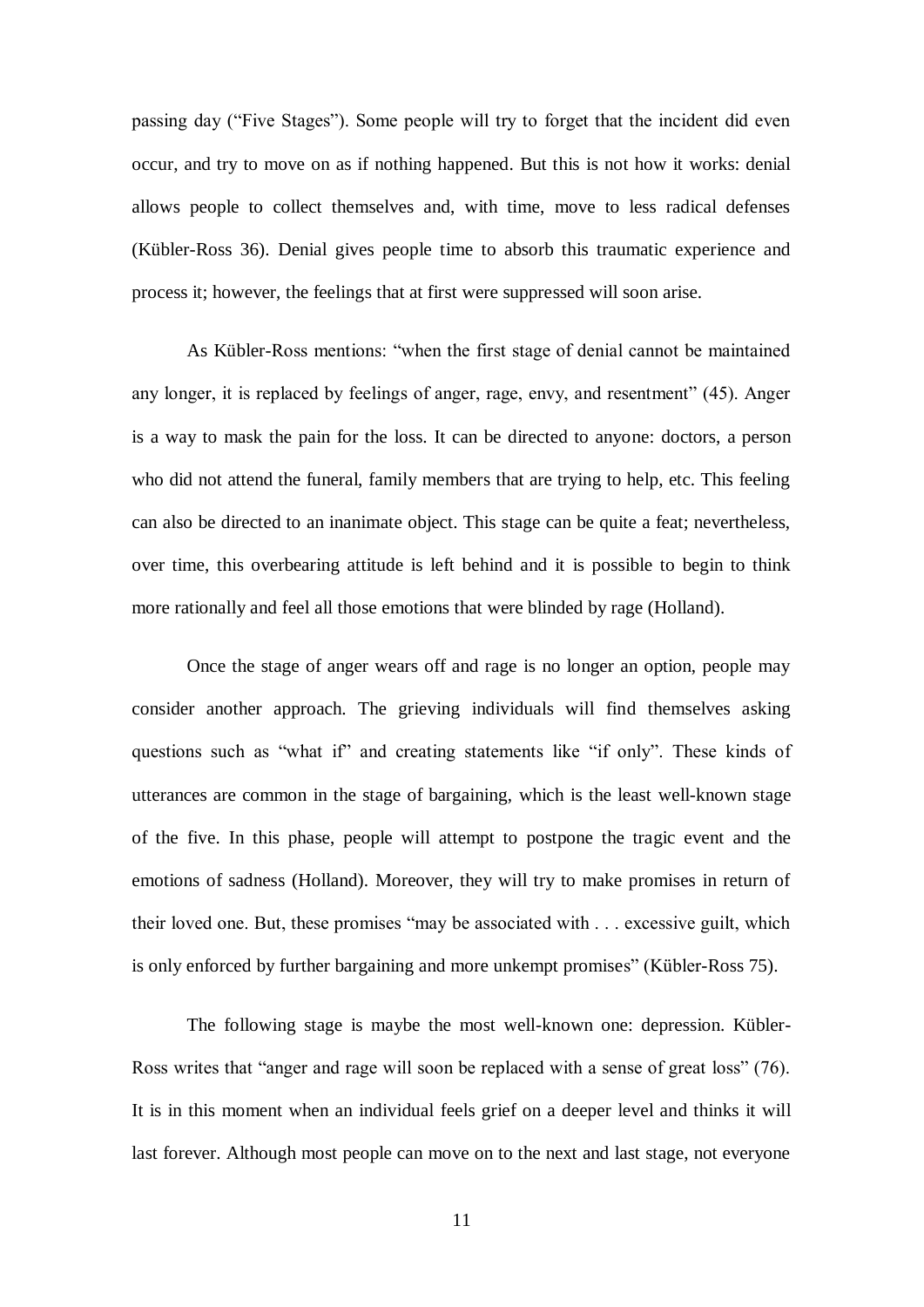is able to do so and this can lead to a greater problem: chronic depression. It should be made clear and understood that the individuals who experience this stage of depression are not mentally ill or suffering from clinical depression, it is their response to a great loss ("Five Stages"). What is more, it would be unusual for a person to not experience it.

Last but not least, there comes the stage of acceptance. This final phase should not be mistaken for a happy one, and it is instead a stage void of feelings, where the pain and struggling are finally gone (Kübler-Ross 101). "This stage is about accepting the reality that our loved one is physically gone and recognizing that this new reality is the permanent reality" ("Five Stages"). Usually, from this point onwards, there are more goods days than bad ones. People start living life again, this time, with a memory of the person that used to be there. In lieu of denying and covering the feelings of anger and sorrow, these people learn to listen to them ("Five Stages").

Coping with loss will always be a difficult time to go through our lives. Sooner or later everyone will have to deal with this natural process that is grieving. It is inevitable. Still, there are times in which a person we hold dear is forced to leave us too soon, as is the case for some rape victims. Alice Sebold is a writer that decided to explore in her first novel, *The Lovely Bones* (2002), some of the main characters' grieving processes.

#### **2. Alice Sebold and Her Fiction Novel** *The Lovely Bones*

Alice Sebold (1963-present) grew up in the suburbs of Philadelphia, Pennsylvania, with her sister, her alcoholic mother, and a father that spent too much time reading books. Sebold inherited from her father that love for books and literature, and it may be one of the reasons why she decided to write *The Lovely Bones* (2002) after over a decade of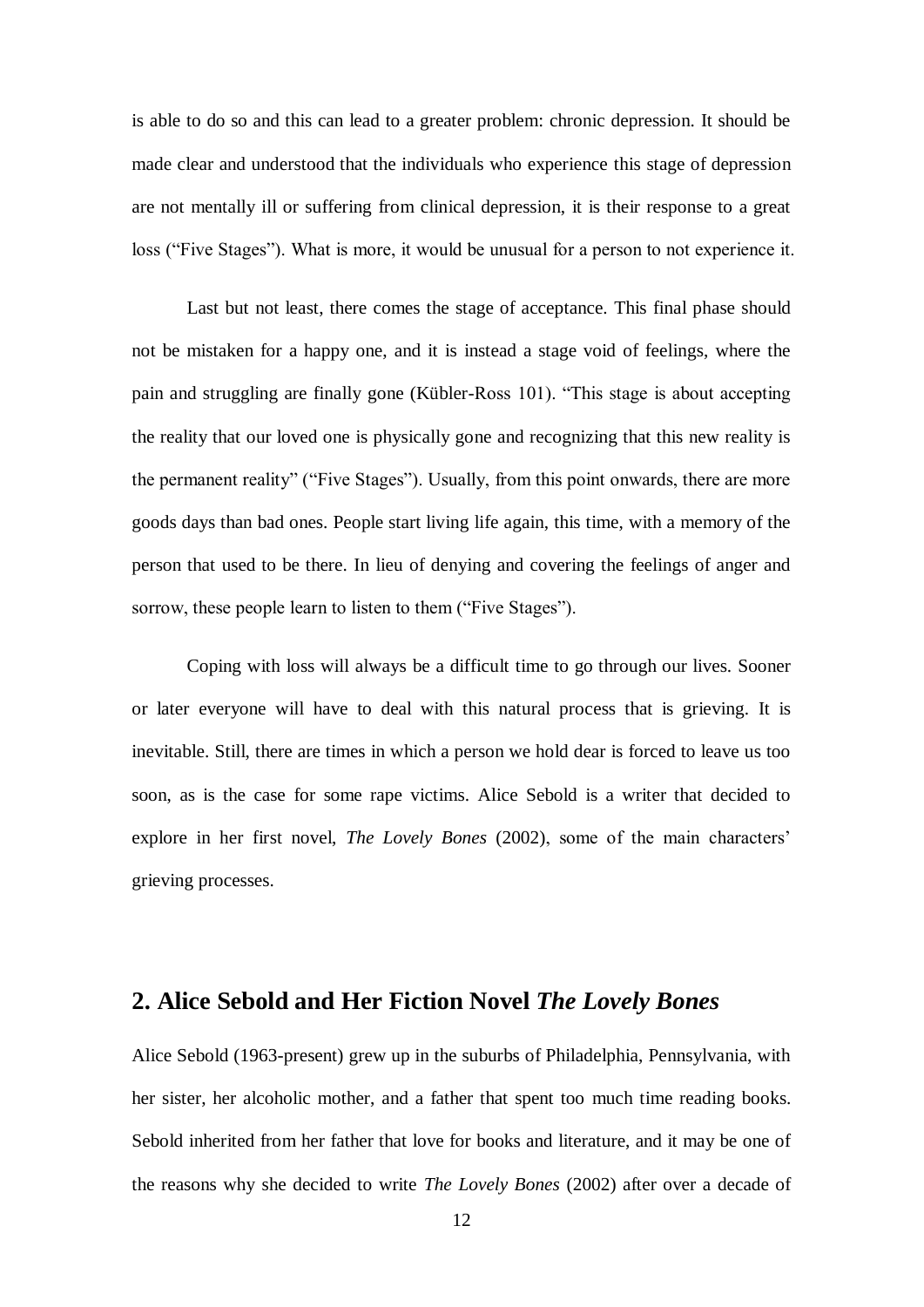denying a life-changing episode when she was finishing her first year as a freshman student at Syracuse University, New York (Gesteland). Sebold was attacked and brutally raped, and that horrible event affected her deeply. However, as Buffachi and Gilson state, "after writing the first chapter of *The Lovely Bones*, Alice Sebold realized she needed to write her own rape story, before she could properly write her work of fiction" (28). She stopped writing her novel and focused on her memoir *Lucky* (1999). While reading this book, the reader learns several things about Sebold and her traumatic experience.

As happens to most rape victims, it is not over when it is over. In fact, this seems to happen to all the people who undergo a traumatic experience, be it a war, rape, etc. The act in itself is finished but the consequences go on. One important piece of information that the reader grasps is that Sebold suffered from Post-Traumatic Stress Disorder. She was not aware of it until the very end of the book, when several years had already gone by. In the aftermath of *Lucky*, Sebold finds herself reflected by the words of Dr. Herman in her book *Trauma and Recovery* (1992):

. . . People with post-traumatic stress disorder take longer to fall asleep, are more sensitive to noise, and awaken more frequently during the night than ordinary people. Thus traumatic events appear to recondition the human nervous system.

Paragraphs like this began the most gripping read I had ever had: I was reading about myself. (Sebold 250)

If Sebold was able to heal almost completely from this disorder and move on it was because she could identify her rapist and have him sent to jail while she finished her studies, a thing that did not happen to most of the abused victims that also appear in the book. Even though she was able to do so, she suffered a lot in the process: people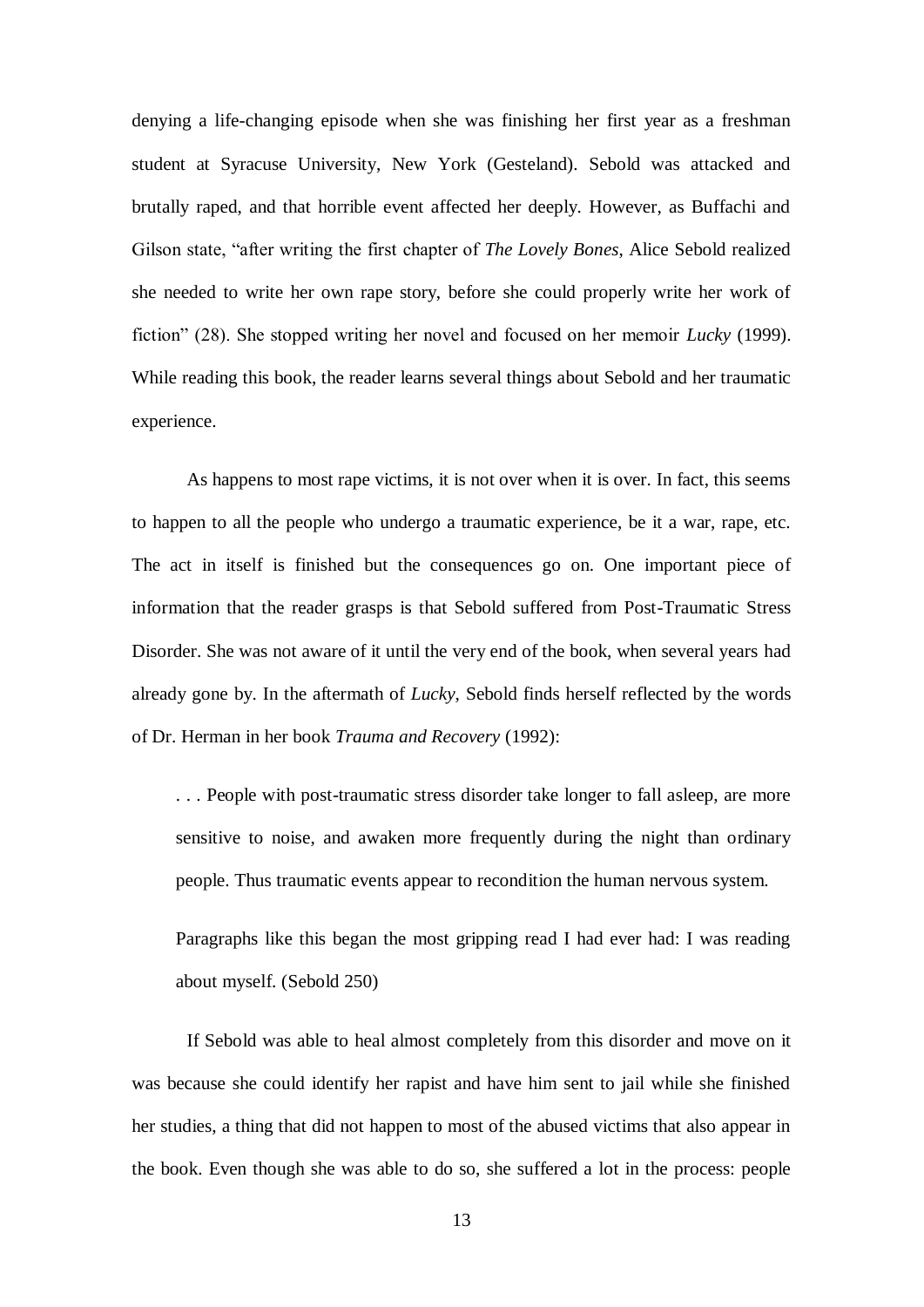she held dear preferred to part ways, thinking of her as a pest, and the laws in the criminal justice system were still fairly new, so people were quite skeptical towards her. Nevertheless, after the process was over and *Lucky* was published, she could go back to writing the fiction novel she had in mind, regarding it as a "tool in understanding the impact of sexual violence" ( Buffachi and Gilson 29).

The novel that Alice Sebold wrote, *The Lovely Bones*, is a fiction book in which a traumatic event takes place: the rape and later dismemberment of Susie Salmon, the main protagonist of the story, and its homodiegetic and omniscient posthumous narrator. Having Susie as narrator even after she is dead, is a unique form of literary survivorship: she gives "dignity and agency to those silenced by violence" (Whitney 356). Her heaven provides emotional support for readers as "we know that she continues a pain-free existence after death" (355). Therefore, Susie does not deal with any kind of Post-Traumatic Stress Disorder after the deed is over. However, due to this inevitable death, she gains expanded consciousness and narrative control: she is able to listen to her family from her heaven and has access to people's memories and events that happened even before her birth (356). She explores these 'gifts' for a decade before understanding that her family need to move on with their lives (Buffachi and Gilson 29).

This story also challenges the victim/perpetrator subject: the rape incident is not the most important part of the book. Alice Sebold decided to focus the narrative on how the sexual assault and death of the principal character changed the people Susie holds dear (29). They are the ones left behind by Susie, and thus, the ones in need of catharsis. Therefore, "Susie Salmon's presence in *The Lovely Bones* allows for an elegiac narrative space to be woven about the impact of grief on family and friends" (30).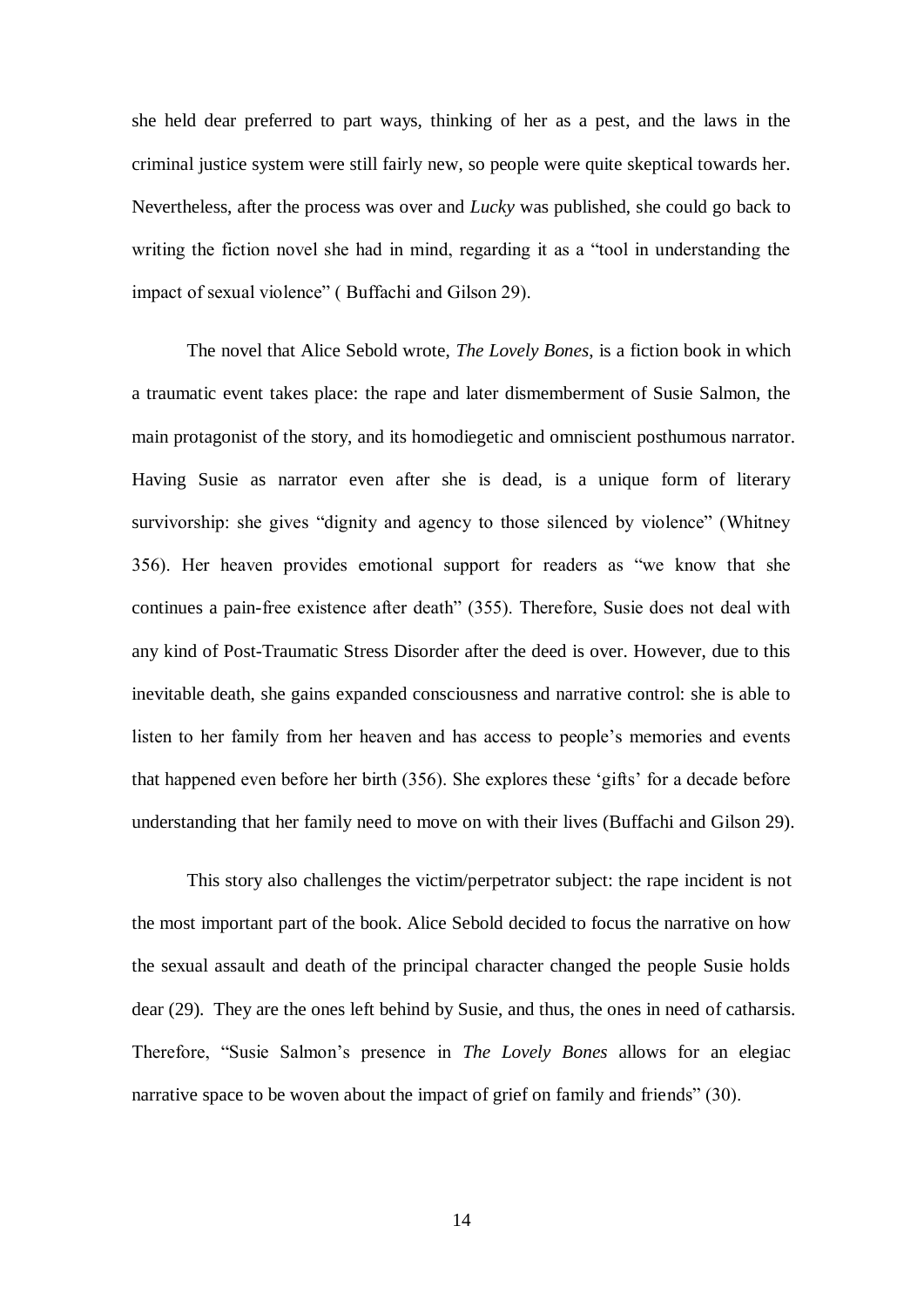# **3. The Shattering Impact of Rape: Family Members' Mechanisms for Grieving and Coping with Loss**

#### 3.1. Jack: the Father Crazy with Grief

Jack Salmon is an accountant and father of three: Susie, Lindsey and Buckley. He loves his children dearly. But, from the beginning of the book, it is made clear that Susie is his favorite child. This is the reason why Jack was one of the most affected family members when the news of Susie's death broke out.

Since the moment that detective Len Fenerman announces through the phone the tragic event, Jack starts experiencing the five stages of grief in almost perfect order. First of all, he comes across feelings of denial and shock:

"So you can't be certain that she's dead?" he asked.

"Nothing is ever certain," Len Fenerman said.

That was the line my father said to my mother: "Nothing is ever certain."

For three nights he hadn't know how to touch my mother or what to say. (Sebold 16)

Jack's silence and lack of words show that he is paralyzed and does not know what to do in that situation. Moreover, he simply believes that his daughter is missing even though the evidences of her death are clear enough. Len Fenerman talks about "found[ing] only a body part" (16), which is soon revealed to be an elbow. Regardless of this, Jack still denies Susie's death: "Detective Fenerman called my parents. They had found a schoolbook. . . 'But it could be anyone's,' my father said to my mother as they began another restless vigil. 'Or she could have dropped it along the way'" (21). As Susie herself says: "Evidence was mounting, but they refused to believe" (21). Later on, the police officers find a hat covered with Susie's saliva, an indication that she was silenced while sexually abused. Detective Fenerman considers treating the case as a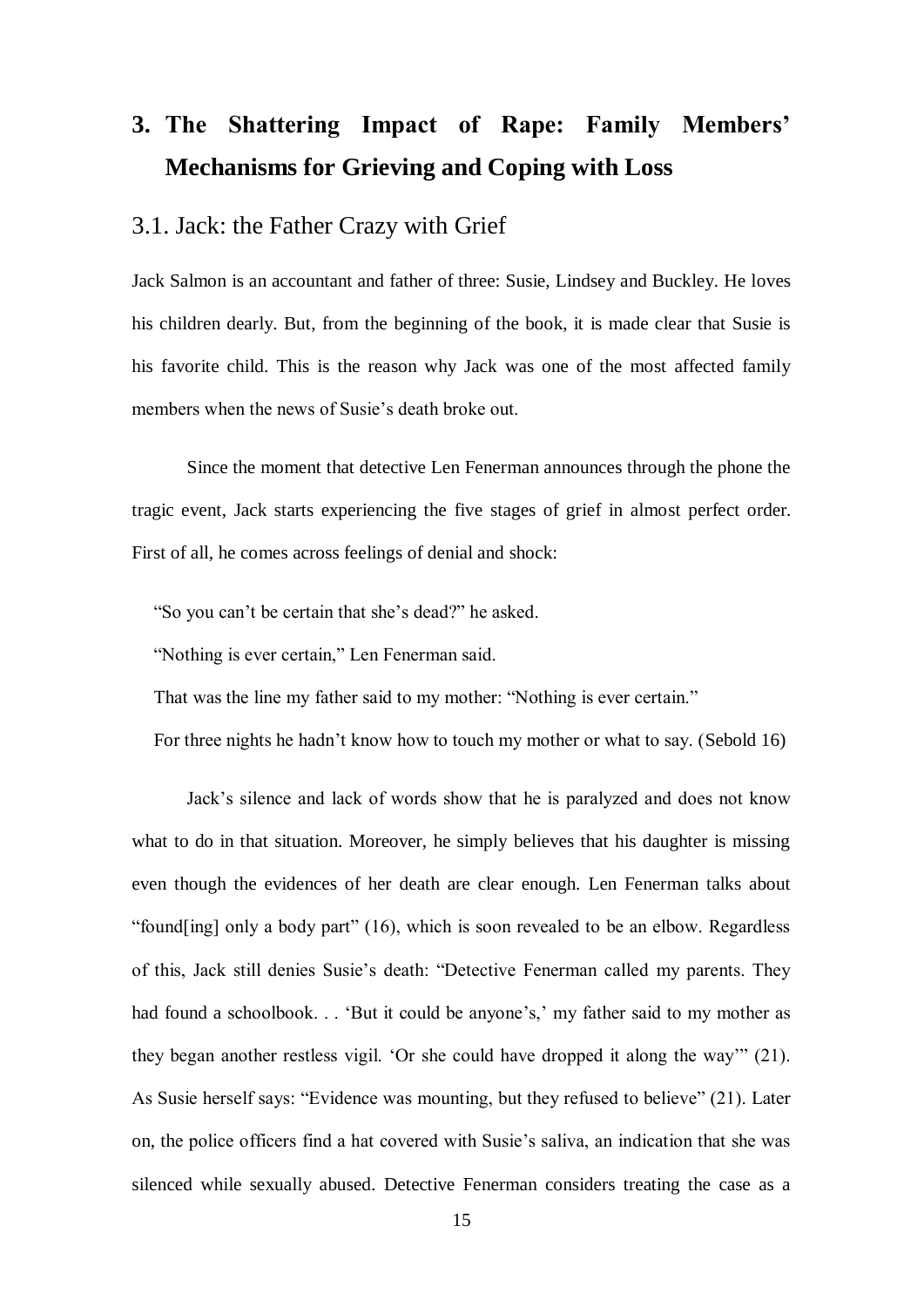murder investigation, but even then Jack still refuses to accept the truth: "'But there is no body,' my father tried" (24). Finally, the shock wears off and the truth sinks in, leaving him devastated.

Once Jack acknowledges that Susie is gone forever, the pain that he is perceiving is masked by feelings of anger and rage. In his try to relieve his agony, he directs his temper towards one same object: "He smashed that one first . . . I watched him as he smashed the rest . . . The bottles, all of them, [laid] broken on the floor, the sails and boat bodies strewn among them" (42). The broken ships in bottles, fragile as life itself, hold deep meaning for Jack, as Susie was the only one who liked to help him in his hobby: "His own father had taught him how to build ships in bottles. They were something my mother, sister, and brother couldn't care less about. It was something I adored" (41). Sadly, Jack is unable to face the memories that these crafts retain because, even if they evoke really good times between the two of them, they also remind him of his first child's death. Now that Jack has no one to help him anymore, he regards his hobby as useless. After this outburst of rage, Jack goes to Susie's room where "[h]e was about to smash the mirror over [her] dresser, rip the wallpaper down with his nails" (43), and instead he cries himself to sleep.

His unstable emotions because of the loss permit him to continue in his grieving process. Jack starts to feel guilty: "The guilt on him, the hand of God pressing down on him, saying, *You were not there when your daughter needed you*" (54). Guilt is a common aspect of the bargaining stage. Moreover, the grieving person will "look for ways to regain control" ("Five Stages"). Jack is willing to do anything to negotiate his way out of the hurt. Therefore, he seeks revenge. Jack's interest in his daughter's murder picks up after talking to Mr. Harvey, "a mild-mannered old bachelor to whom the local children sell Girl Scout cookies" (Whitney 354). Since their conversation, Jack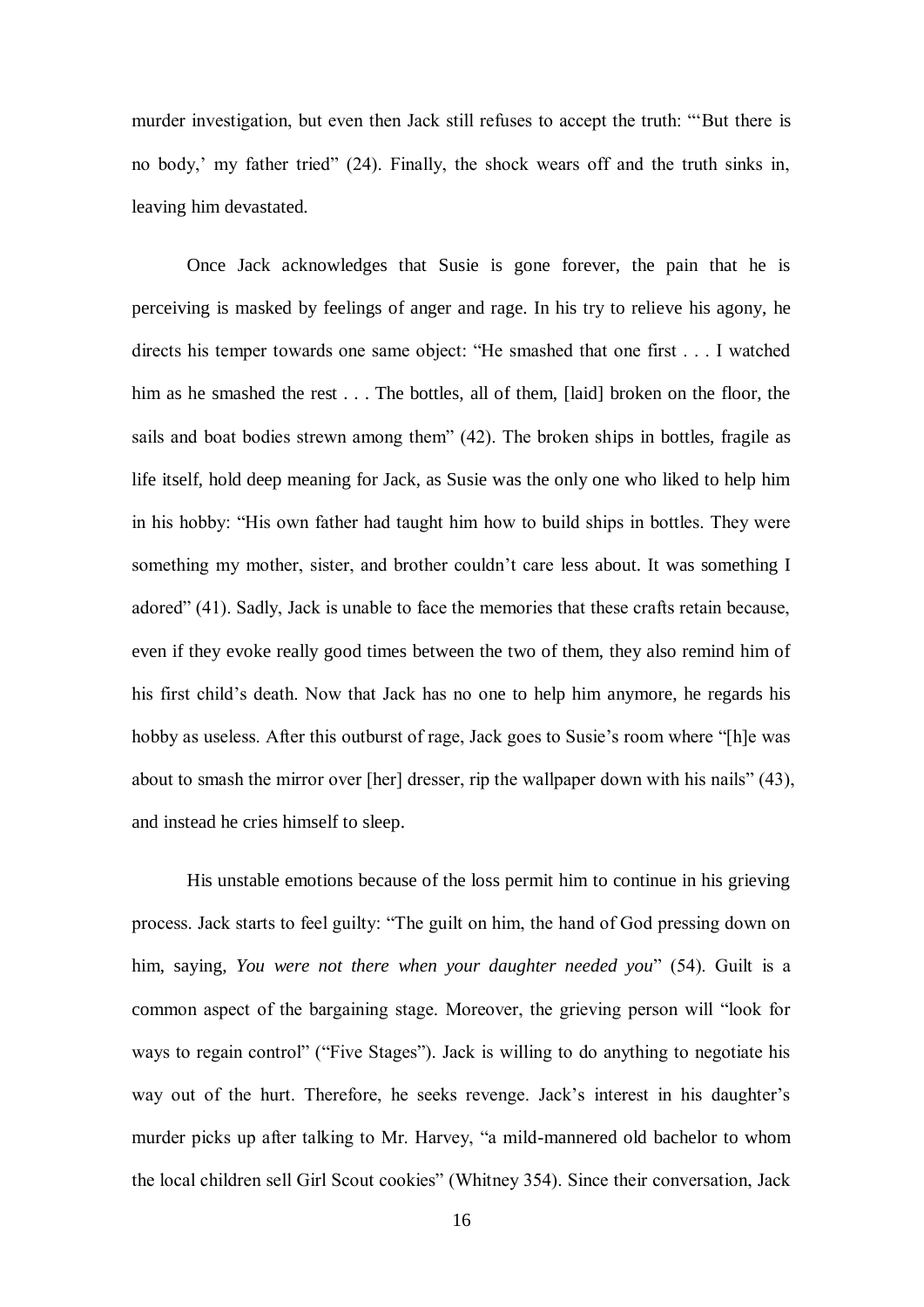starts to suspect him: "He checked what he knew. Had anyone asked this man where he was the day I disappeared? Had anyone seen this man in the cornfield? [. . .] the suspicion he now held that kept repeating itself. *Harvey, Harvey, Harvey*" (Sebold 52, 56). Jack becomes obsessed with the case just to feel useful: "my father had called the precinct too many times and frustrated the police into irritation" (127). Even though his insistence could have turned the tables against him, Jack did not stop in his search for the culprit. His bargaining morphs into anger again one day when he sees from his study a shadow moving towards the cornfield: "'Bastard,' he whispered. 'You murderous bastard'" (133). Unfortunately, after going out to chase the person and beating him, he finds that the boy was just Susie's old classmate Brian, who was crossing the cornfield to reunite with his girlfriend. Finally, Jack's hunt is put to rest by the insistence of detective Fenerman, whose lead is until the very end a buffoonery, as he "finds Mr. Harvey's alibi 'compelling' and allows him to escape" (Whitney 358).

Jack's confrontation in the cornfield leads him to a state of great loss and overall sadness. In addition, his grief increases when his wife Abigail leaves her family behind: "In the spring of 1976, with my mother gone, he would shut the window of his den on even the hottest evenings to avoid the sound" (Sebold 212). There are more instances of Jack's continuing grief: "'I'm sorry,' my father said. 'These are Susie's clothes and I just…It may not make sense, but they're hers — something she wore'" (252). Here, there is a clear indication that, even if several years have gone by, he still cannot let go of Susie. He reprimands his youngest son Buckley for using those clothes to build a tent in the backyard. This leads them to a dispute over Jack's negligence towards his two remaining children; but the truth is that, although Jack has been going through a lot, he is their only parental figure and he does not let his sorrow consume him. He endures the pain by taking care of their kids: helping his daughter Lindsey with shaving her legs or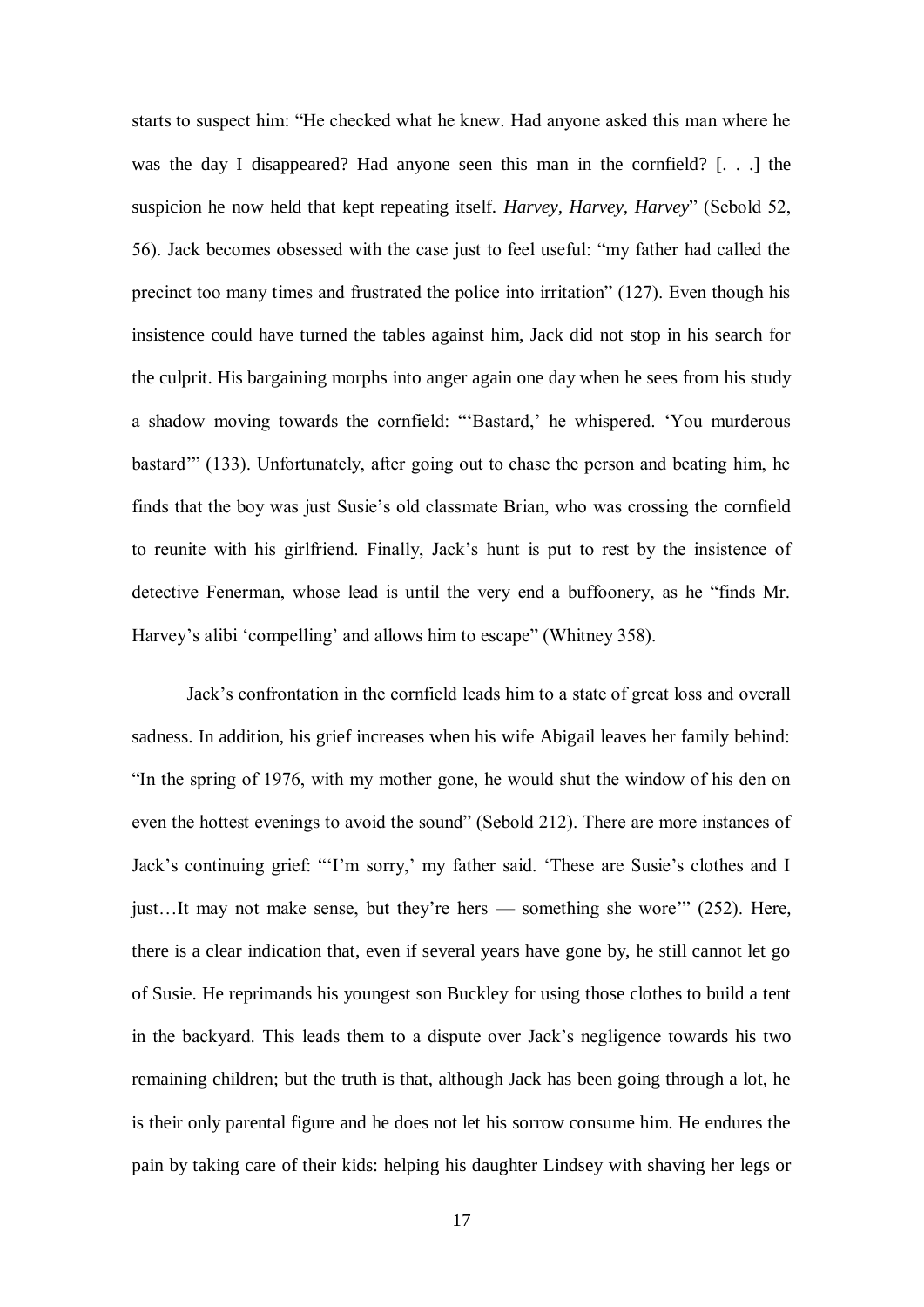Buckley with his fort. He would not want anything bad happening to them again, and it shows when he says: "'I'm just happy that the two of you are safe'" (240) and "You can never choose. I've loved all three of you" (254).

At long last, the words come from his mouth: "'She's never coming home'" (285). Due to the absence of Susie's body, this comment holds deeper meaning: it brings closure. Jack is finally accepting the reality that his daughter is gone forever. Additionally, his reasons to move on increase when his wife comes back home after so many years, and his grown-up daughter announces her engagement. In the last chapter, Jack is turned into a grandfather. Now that "the shadow daughter [is] gone" (316), he dreams of teaching his granddaughter the craftsmanship of ships in bottles. Jack recognizes the sadness and joy it would bring to do so. The hobby will always have a bittersweet memory attached to it; but, overall, he is happy now.

To sum up, Jack's grieving process follows an almost perfect order. When he hears of his daughter's death, he goes through a first state of shock and denial; then, he focuses his anger on destroying ships in bottles; following this, he feels guilty for not being there for Susie and tries to find the culprit, only to fail and fall to the stage of depression. However, after eight years of suffering, with the help of his family, Jack is able to move on and accept that some people leave before it is their right time.

#### 3.2. Abigail and Her Unsuccessful Ways to Forget

Abigail Salmon is the doting mother of three children; however, not by choice: "[Abigail's] dreams of utilizing her education are stifled by [her] third, and unplanned, pregnancy" (Whitney 360). In this way, the loss of her first daughter is a kind of payback for her undesired motherhood and domesticity (360). Nevertheless, she suffers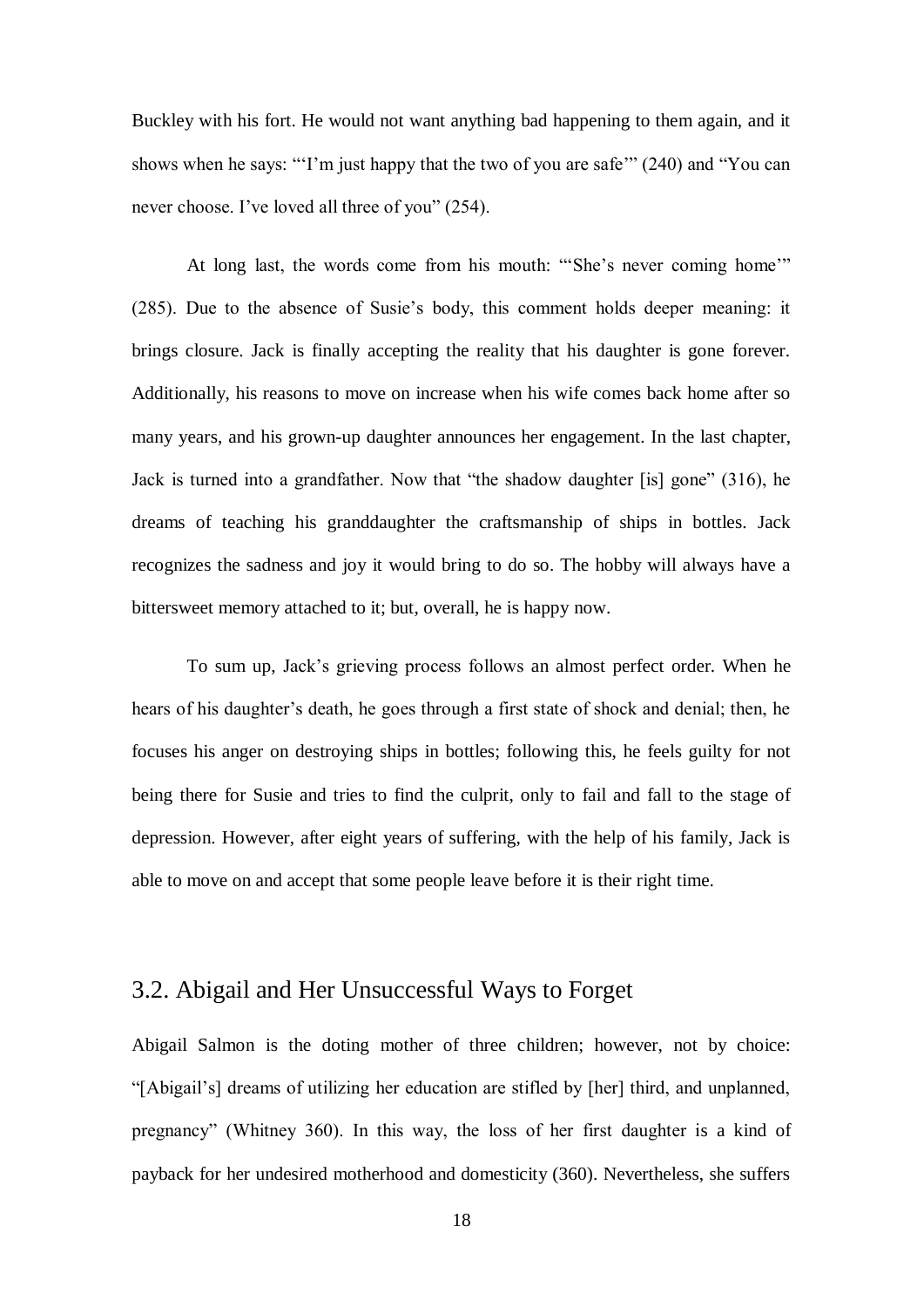deeply when she hears of Susie's first disappearance and later murder. Unlike Jack, she might not be the perfect example of a person experiencing the five stages of grief; even so, she is still a grieving individual and a very special one.

Although the evidences of Susie's death were clear enough, Abigail goes through a first state of clear denial:

"What?" my mother said impatiently. She crossed her arms and braced for another inconsequential detail in which others invested meaning. She was a wall. Notebooks and novels were nothing to her. Her daughter might survive without an arm. A lot of blood was a lot of blood. It was not a body. Jack had said it and she believed: Nothing is ever certain. (Sebold 23)

She clings to the hope that a person may survive without an arm or with blood loss. Nonetheless, she soon moves from this stage when the police find Susie's hat covered with her saliva. From this moment onwards, when the death of a cherished person is already known, Kübler-Ross states that there may be adjustments in the household (105). These changes are quite remarkable and are brought forward by Abigail herself. In contrast to Jack, she skips the stage of anger and instead moves into bargaining and depression: whilst she tries to postpone the tragic event and the emotions of sadness, as happens in the bargaining stage, she also feels the loss on a deeper level, common of depression. Therefore, Abigail will try to forget the traumatic event in any way she knows, but failing every time she does so.

Her desire to forget and her depression lead her to a state of constant apathy directed to her family that eventually tears them apart. Her children Lindsey and Buckley are a constant reminder that Susie is gone; they carry memories that Abigail is not able to deal with. For that reason, she gradually begins distancing herself from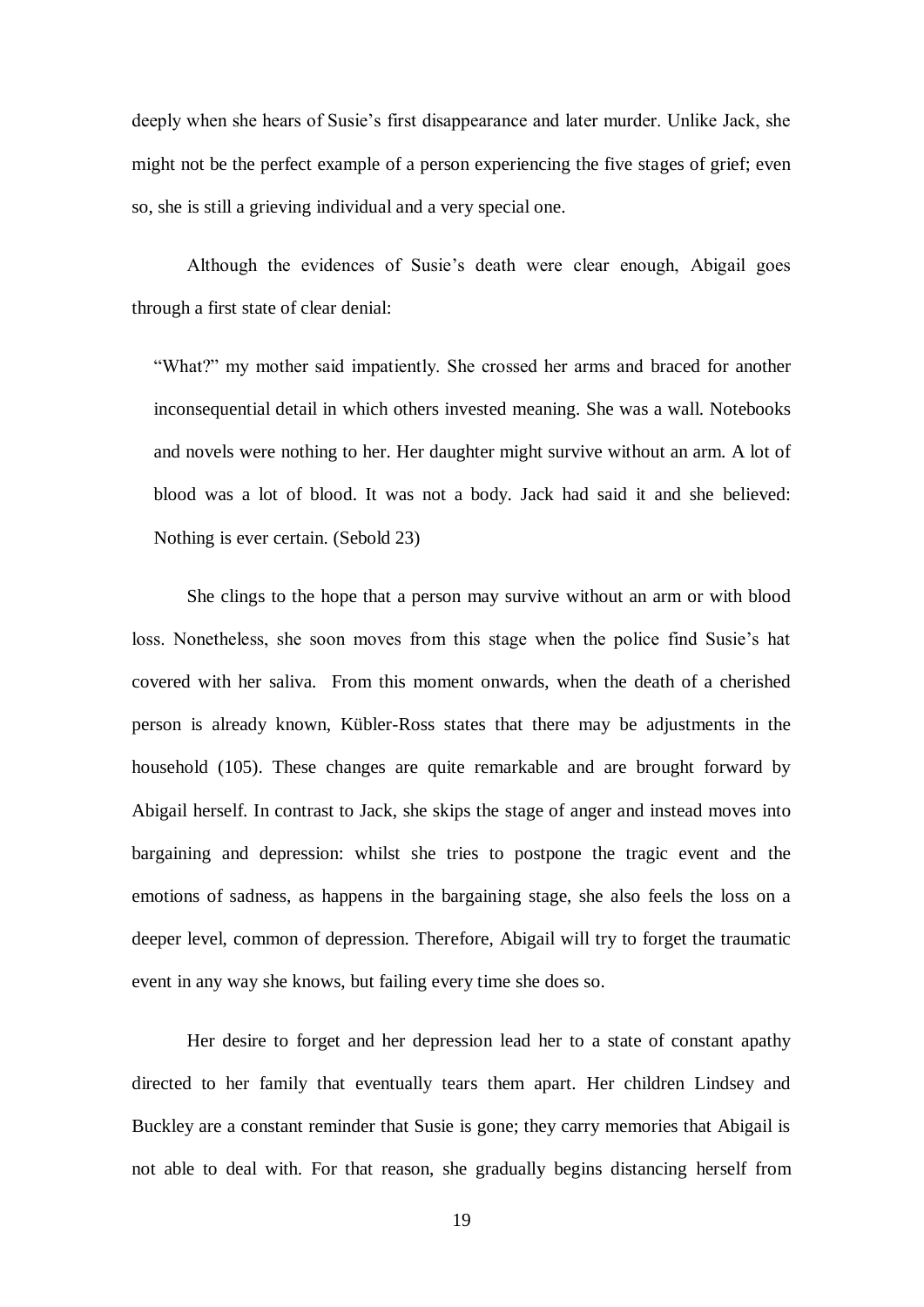them: while they are playing Monopoly she "[goes] into the dining room and [counts] silverware, methodically laying out the three kinds of forks, the knives, and the spoons . . ." (Sebold 66). In return, they also grow distant from her: "Buckley had gone to cling to my sister as he anxiously sucked his thumb" (138). Furthermore, she also detaches from her husband: "In those first two months my mother and father moved in opposite directions from each other. One stayed in, the other went out" (82). The connection they would have if they both were interested in Susie's murder is not there. In contrast to Jack, Abigail does not find any kind of interest in the case and soon sides with detective Fenerman in his try to stop Jack from his unhealthy obsession in finding the killer.

Abigail, in need to avoid the sad reality in front of her, seeks comfort in the arms of the good man that is helping them with the crime investigation, none other than Len Fenerman:

She pulled Len in to her and slowly kissed him on the mouth. He seemed to hesitate at first. His body tensed, telling him NO, but that NO became vague and cloudy. . . She reached up and unbuttoned her raincoat. He placed his hand against the thin gauzy material of her summer gown. (144)

Susie's mother uses this sexual behavior as a mechanism to deal with her overwhelming and confusing emotions. A way to "flee from [Susie]" and "drive the dead daughter out" (148). Abigail cannot refrain herself although she knows it is wrong from her. Their affair continues for several months until she decides that adultery is not enough.

When avoiding her family is no longer a viable option and Fenerman does not provide the catharsis she desperately needs, Abigail leaves the household and seeks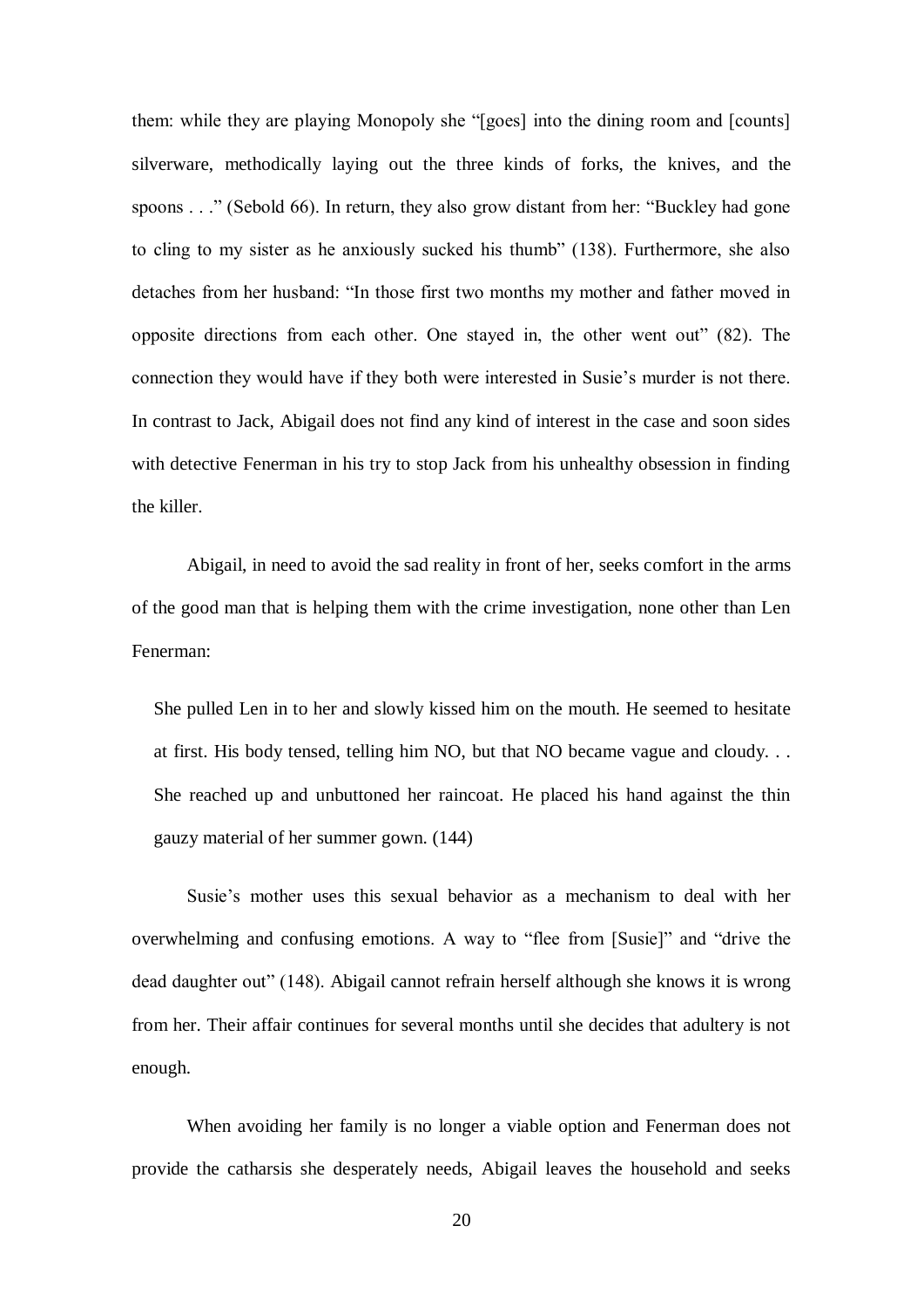solace on the coast: "My mother made it through only one winter in New Hampshire before she got the idea of driving all the way to California" (216). It is there, in California, after several years of working in a vineyard in isolation, where her depression hits rock bottom. In that moment, she considers suicide as a way of putting off the pain:

She couldn't help thinking of the books she had read in college. *The Awakening*. And what had happened to one writer, Virginia Woolf . . . stones in the pocket, walk into the waves.

She climbed down the cliffs . . . Down below she could she nothing but jagged rocks and waves . . . she was thinking *reach the waves, the waves, the waves*. (218)

Susie's mother is instead 'rescued' by a family crisis: Jack suffers from a heart attack and she is forced back home. It seems that facing Susie's death might be the only alternative for her. Then, Abigail comes back home, this time to stay.

Abigail's way to heal is to share her emotions with Jack, who is convalescent in a hospital bed: "If members of a family can share emotions together, they will gradually face the reality of impending separation and come to an acceptance of it together" (Kübler-Ross 112). That being the case, Abigail recognizes she was the "weaker one" (Sebold 273) and that, even in California, "[Susie] was everywhere" (277). Her attempts at forgetting were a failure; however, now that Jack knows that she cared all this time, they start to heal together: "And I watched as my parents kissed. They kept their eyes open as they did, and my mother was the one to cry first, the tears dropping down onto my father's cheeks until he wept too" (278). Apart from that, Abigail leaves her nonchalance behind and rekindles her relationship with their children.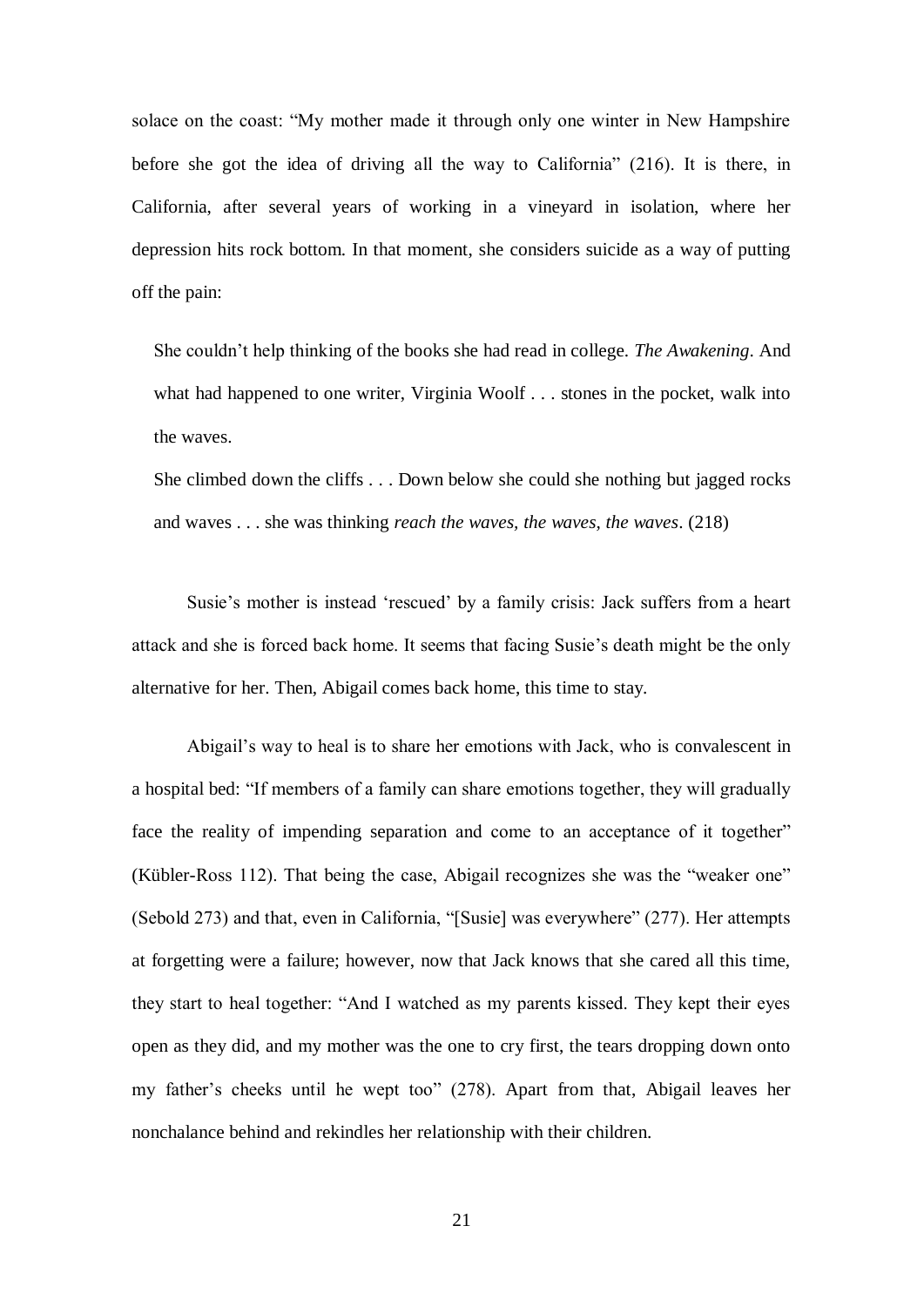Finally and most importantly, Abigail finds closure when she ventures into her daughter's room, which was not touched since the day she died, as she was not brave enough to enter it: "My mother had not touched it. My bed was still unmade from the hurried morning of my death" (40). After eight years, Abigail's catharsis begins by reciting some simple words in that lavender bedroom: "'I love you, Susie'" (313). Now Abigail understands that "love would not destroy her" (314) and thus, she starts her road to recovery.

In summary, even if Abigail does not undergo the five stages of grief, she shows denial when the evidences of Susie's death become too much; when this first stage wears off, Abigail skips the stage of anger, instead falling into bargaining and depression: she starts avoiding her family and having sexual affairs in an attempt to forget. This depression is so deep that, once she leaves home and isolates herself, Abigail contemplates suicide. Yet, life has other plans for her and she returns home, where she starts healing slowly but steadily.

### **4. Conclusion**

To conclude, in her memoir *Lucky* (1999) Alice Sebold experiences firsthand sexual abuse and later Post-Traumatic Stress Disorder, an affliction that affects sexually assaulted women and children. Unlike Sebold, who thanks to the advance of modern medicine could be treated granting her a faster recovery from these sequels, in the past, women and children did not know how to deal with this disorder and so, many of them who suffered from PTSD chose to write about their episodes, thus exploring literature to break their silence and bring awareness. Still, Sebold wrote *The Lovely Bones* (2002), a story in which the author reminds readers that the outcomes of rape are quite often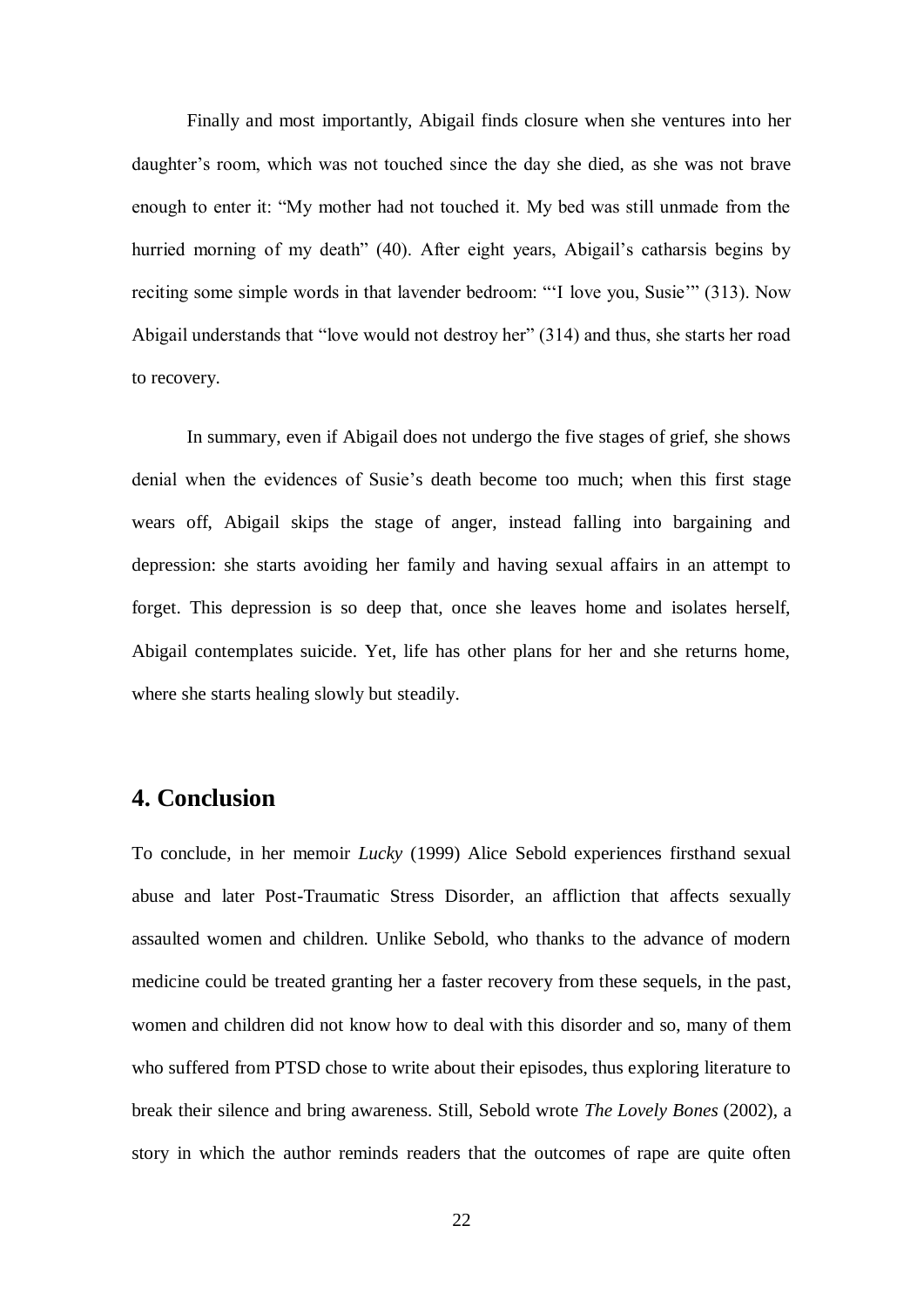forgotten or denied, like she herself tried to do once without avail. Therefore, instead of emphasizing the cruel act of rape, *The Lovely Bones* allows for a different reading: it brings importance to the aftermath of such deed and the brutal consequences for the victim's family. Susie's rape and murder in the story permit readers to focus on the different coping mechanisms and grieving processes that important characters such as Jack or Abigail Salmon, the parents of the fourteen-year-old teenager, go through. Using the Kübler-Ross model on Jack and Abigail let us observe how the five stages of grief affect them, their connection with their remaining children, and their relationship as a couple. Eventually, after years of grieving, they manage to accept their daughter's death and together they begin to recover.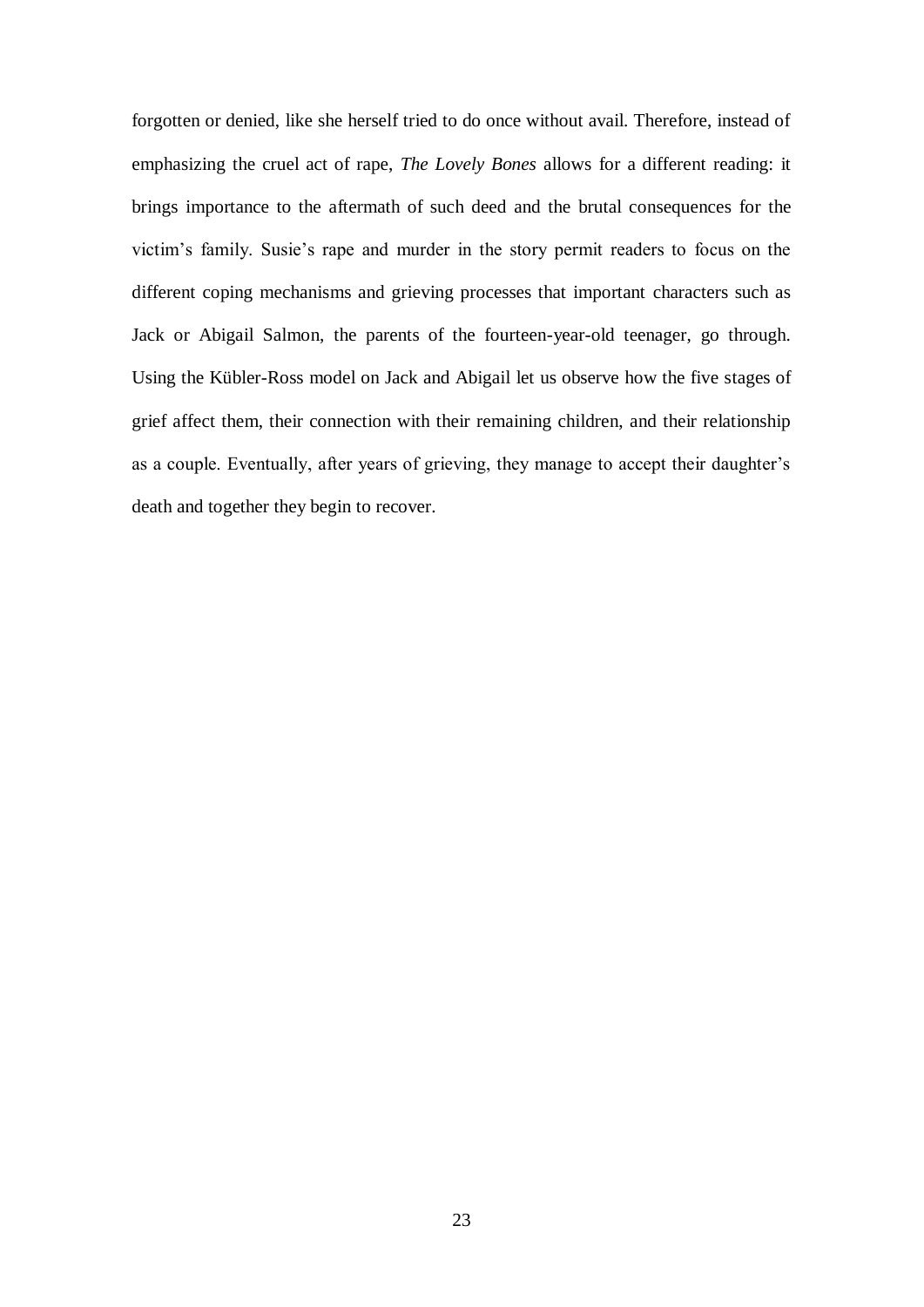#### **Works Cited**

- "Bereavement and Grief." *Mental Health America*, 2020 https://www.mhanational.org/bereavement-and-grief. Accessed 13 Mar. 2021.
- Bourke, Joanna. "Sexual Violence, Bodily Pain, and Trauma: A History." *National Center for Biotechnology Information*, U.S. National Library of Medicine, 2014. https://www.ncbi.nlm.nih.gov/pmc/articles/PMC4001210/. Accessed 23 Apr. 2021.
- Buffachi, Vitorio and Jools Gilson. "The Ripples of Violence." *Feminist Review*, vol.112, no.1, 2016, pp. 28-30. *ResearchGate*. https://www.researchgate.net/publication/294277719\_The\_ripples\_of\_violence. Accessed 22 Mar. 2021.
- Chivers-Wilson, Kaitlin A. "Sexual Assault and Posttraumatic Stress Disorder: A Review of the Biological, Psychological and Sociological Factors and Treatments." *National Center for Biotechnology Information*, U.S. National Library of Medicine, 2006. https://www.ncbi.nlm.nih.gov/pmc/articles/PMC2323517/. Accessed 24 Apr. 2021.
- "Coping with Grief and Loss." *HelpGuide.org*, 2020, https://www.helpguide.org/articles/grief/coping-with-grief-and-loss.htm. Accessed 21 Mar. 2021.
- "Elisabeth Kübler-Ross Biography." *Elisabeth Kübler-Ross Foundation*, 2005, https://www.ekrfoundation.org/elisabeth-kubler-ross/. Accessed 13 Mar. 2021.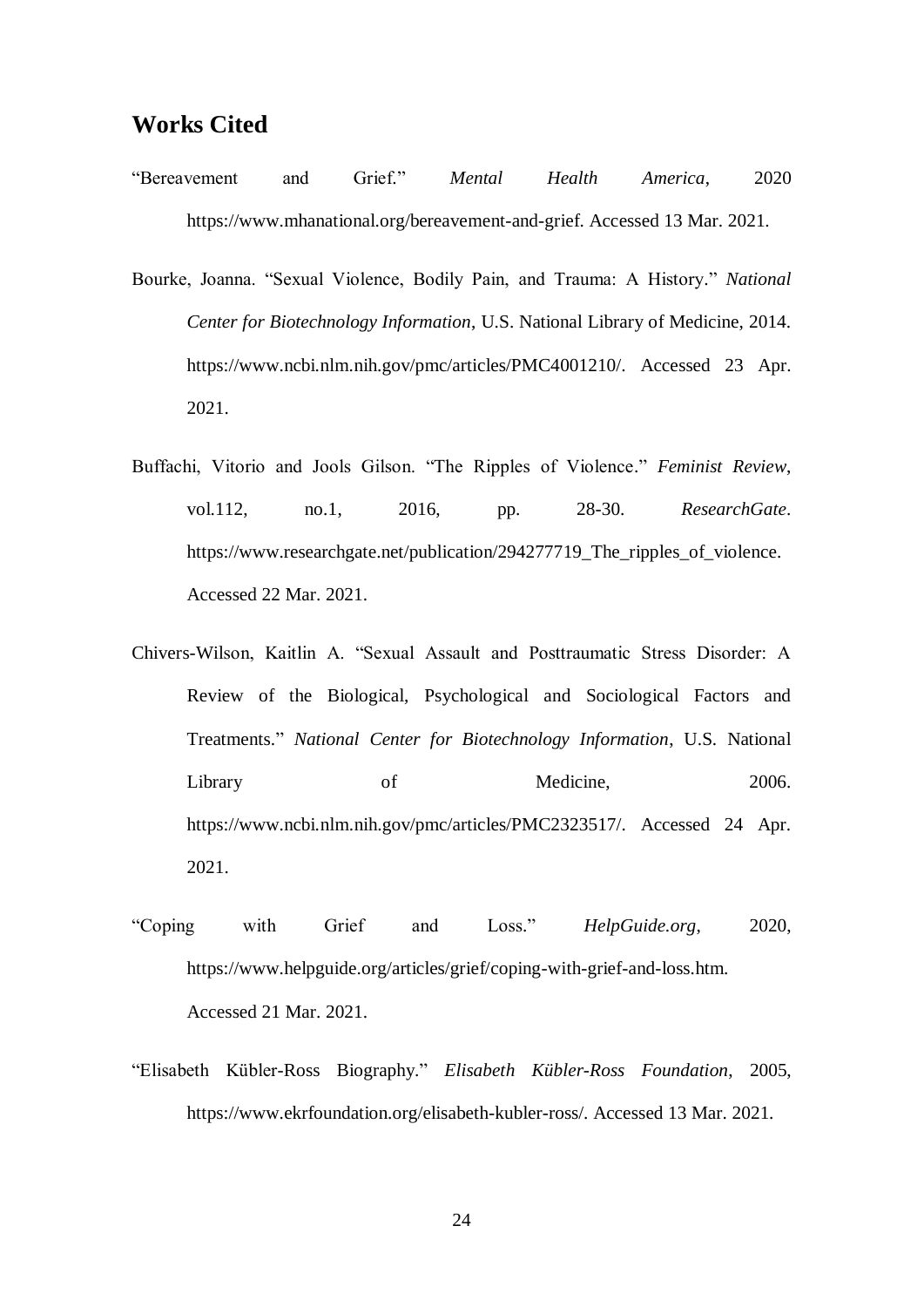- "Five Stages of Grief by Elisabeth Kübler-Ross & David Kessler." *Grief.com*, https://grief.com/the-five-stages-of-grief/. Accessed 14 Mar. 2021.
- Gesteland McShane, Becky Jo. "Beyond Death: A Conversation with Alice Sebold." *Weber State University*, vol. 24, no. 1, 2007, https://www.weber.edu/weberjournal/Journal\_Archives/Archive\_D/Vol\_24\_1/A SeboldConv.html#:~:text=Born%20in%201963%20in%20Madison,was%20atta cked%20and%20brutally%20raped. Accessed 22 Mar. 2021.
- "Grief: Coping with the Loss of your Loved One." *American Psychological Association*, 2020, https://www.apa.org/topics/grief. Accessed 11 Mar. 2021.
- Gunne, Sorcha, and Zoë Brigley Thompson. "Introduction: Feminism without Borders: The Potentials and Pitfalls of Re-theorizing Rape." *Feminism, Literature and Rape Narratives. Violence and Violation*. Edited by Sorcha Gunne and Zoë Brigley Thompson. Routledge, 2010, New York, p. 1-17. https://books.google.es/books?hl=es&lr=&id=Xuo6KN5wASQC&oi=fnd&pg= PP2&dq=violence+literature&ots=I\_kF9nl7Bu&sig=pES0Urn4WGdpl2V0tvIPi ZnQ0is#v=onepage&q&f=false. Accessed 24 Apr. 2021.
- "History of Child Sexual Abuse." *K12Academics.com*, Easton Country Day School, 2004. https://www.k12academics.com/sexual-abuse/child-sexual-abuse/history. Accessed 13 Apr. 2021.
- Holland, Kimberly. "What You Should Know about the Stages of Grief." *Healthline*, 2018, https://www.healthline.com/health/stages-of-grief. Accessed 13 Mar. 2021.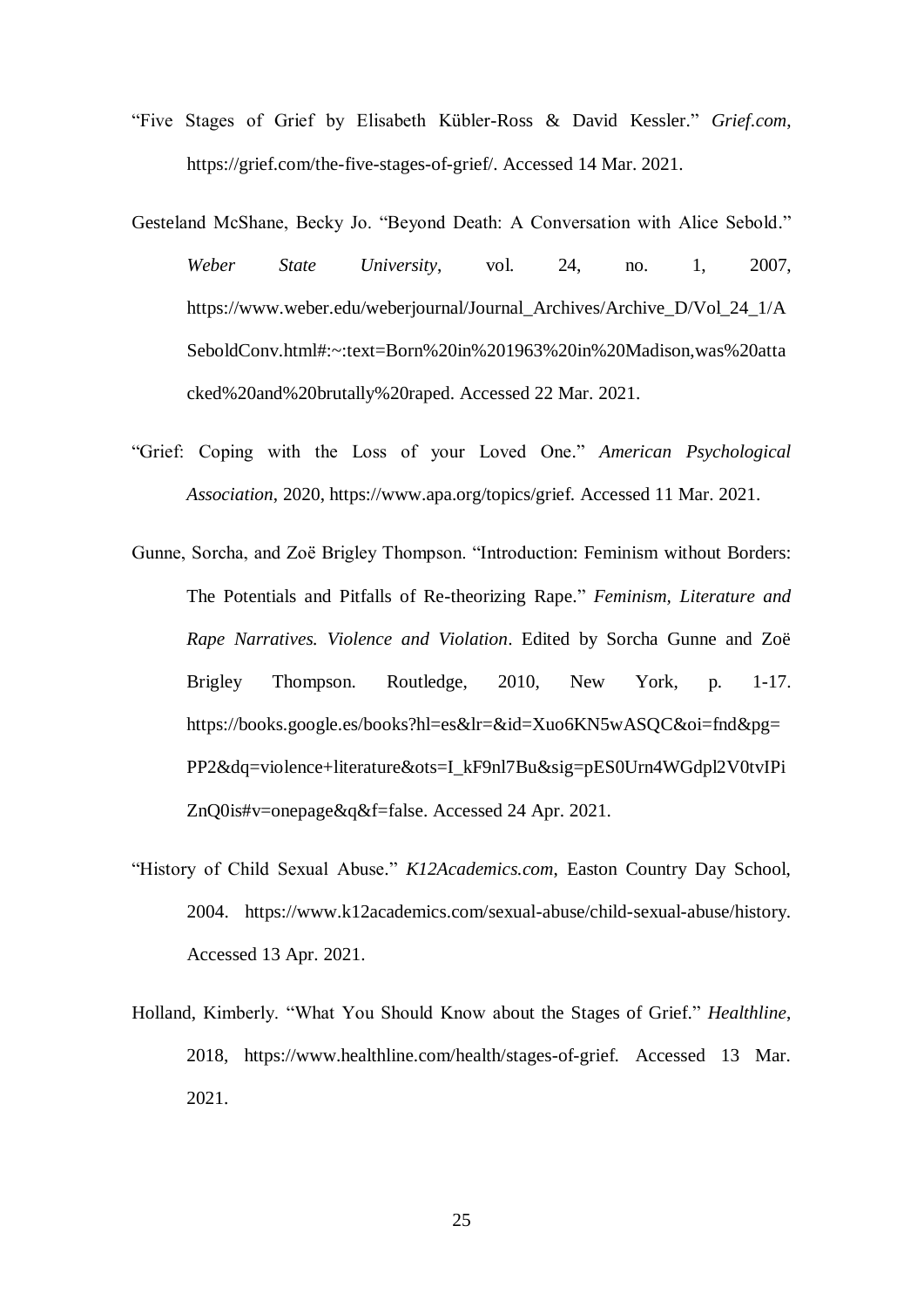- Kilpatrick, Dean G. "Rape and Sexual Assault." *National Violence Against Women Prevention Research Center*, Medical University of South Carolina, 2000. https://mainweb-v.musc.edu/vawprevention/research/sa.shtml. Accessed 13 Apr. 2021.
- Kübler-Ross, Elisabeth. *On Death and Dying*, 1969. *Psicoterapia Palermo.*  https://www.psicoterapiapalermo.it/PDFS/On%20Death%20and%20Dying\_Kubler%20Ross%20Elizabet h.pdf. Accessed 13 Mar. 2021.
- Nadal, Marita, and Mónica Calvo. "Trauma and Literary Representation; An Introduction" *Trauma in Contemporary Literature. Narrative and Representation*. Edited by Marita Nadal and Mónica Calvo. Routledge, 2014, pp. 1-13.
- Sebold, Alice. *Lucky*. 1999. Picador Classic, 2017.
- ---. *The Lovely Bones*. 2002. Picador Classic, 2015.
- "Sexual Abuse." *American Psychological Association*, 2020. https://www.apa.org/topics/sexual-assault-harassment#. Accessed 11 Apr. 2021.
- "USA Reported Forcible Rape Rate 1990-2019." *Statista.com*, Statista Research Department, 2020. https://www.statista.com/statistics/191226/reported-forciblerape-rate-in-the-us-since-1990/. Accessed 12 Apr. 2021.
- "Victims of Sexual Violence: Statistics." *Rape, Abuse & Incest National Network*, 2019. https://www.rainn.org/statistics/victims-sexual-violence. Accessed 12 Apr. 2021.